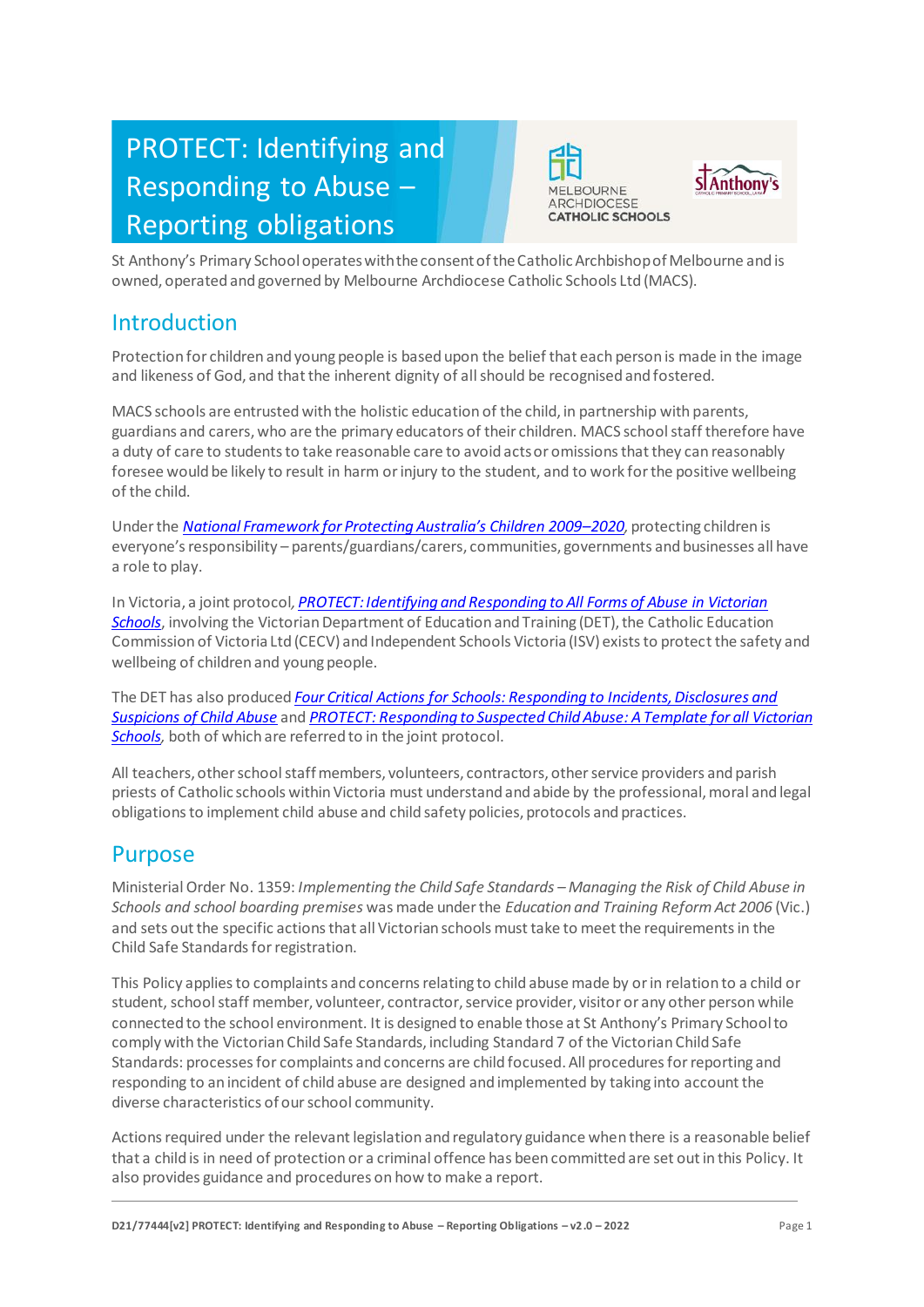This Policy assists staff at St Anthony's Primary School (which includes volunteers, contractors, other service providers and religious leaders including clergy) to:

- identify the indicators of a child or young person who may be in need of protection
- understand how a suspicion or reasonable belief is formed
- where possible, refer to the principles of the Victorian Charter of Human Rights and Responsibilities as best practice in respecting and protecting the basic rights, freedoms and responsibilities of members of the school community
- make a report about a child or young person who may be in need of protection
- comply with obligations under the Victorian Reportable Conduct Scheme
- comply with mandatory reporting obligations under child protectionlaw
- comply with legal obligations relating to criminal child abuse and grooming under criminal law.

# Legislative and regulatory requirements

St Anthony's Primary School and our governing body must comply with the legal obligations that relate to managing the risk of child abuse under the *Children, Youth and Families Act 2005* (Vic.), the *Crimes Act 1958* (Vic.), the *Child Wellbeing and Safety Act 2005* (Vic.), the *Education and Training Reform Act 2006* (Vic.), the *Education and Training Reform Regulations 2017* (Vic.) and the *Family Violence Protection Act 2008* (Vic.).

The *Child Wellbeing and Safety Act 2005* (Vic.) introduced the Victorian Child Safe Standards, in January 2016. Following a review of those standards, changes have been made to those standards, with effect from 1 July 2022. The new Victorian Child Safe Standards set out minimum requirements and outline the actions organisations must take to keep children and young people safe. They provide more clarity for organisations and are more consistent with the standards in place in the rest of Australia.

Child abuse reporting obligations fall under six separate pieces of legislation with differing reporting requirements:

- the *Children, Youth and Families Act 2005* (Vic.)
- the *Education and Training Reform Act 2006* (Vic.)
- the *Education and Training Reform Regulations 2017* (Vic.)
- the *Crimes Act 1958* (Vic.)
- the *Family Violence Protection Act 2008* (Vic.)
- the *Wrongs Act 1958* (Vic.).

These legislative obligations exist in addition to moral and duty of care obligations, which require school community members to protect any child under their care and supervision from foreseeable harm.

St Anthony's Primary School is a prescribed Information Sharing Entity (ISE) meaning that, where legislated requirements are met, it is able to share confidential information with other ISEs to promote child wellbeing or safety under the Child Information Sharing Scheme (CISS) or the Family Violence Information sharing Scheme (FVISS).

# Definitions and obligations

# **Types of child abuse and indicators of harm**

Child abuse can take many forms. The perpetrator may be a parent, guardian, carer, school staff member, volunteer, another adult or even another child. The nature of child abuse is complex. The abuse may occur over time and potential risk indicators are often difficult to detect. Therefore, the legal obligations for reporting allegations of child abuse can vary depending on the circumstances of the incident.

Child abuse is defined in the *Child Wellbeing and Safety Act 2005* (Vic.) to include:

sexual offences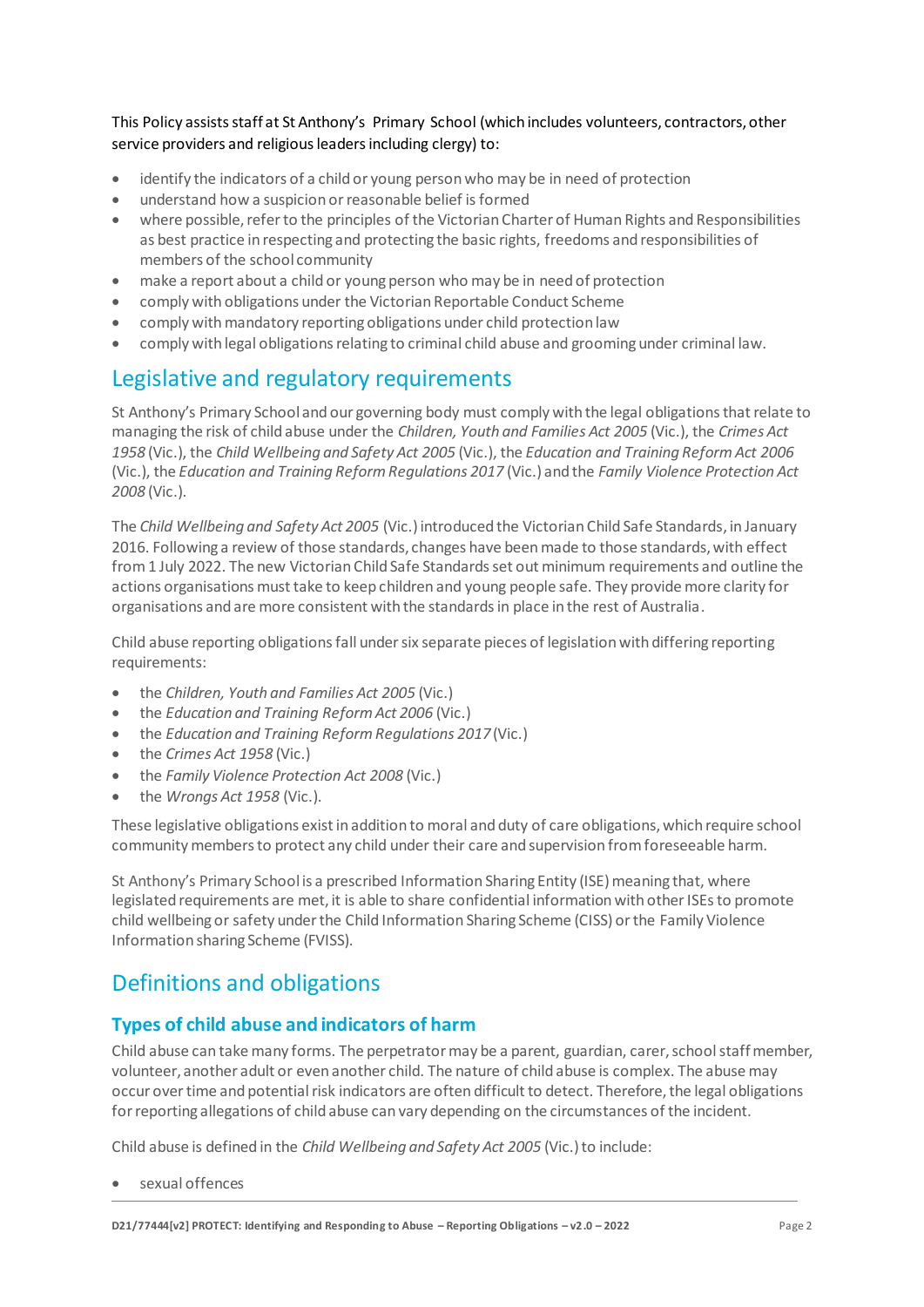- grooming offences under section 49M(1) of the *Crimes Act 1958* (Vic.)
- physical violence
- serious emotional or psychologicalharm
- serious neglect.

| <b>Sexual offences</b>                     | A sexual offence occurs when a person involves a child in sexual activity, or<br>deliberately puts the child in the presence of sexual behaviours that are<br>exploitative or inappropriate to the child's age and development. Sexual<br>offences are governed by the Crimes Act 1958 (Vic.). Sexual abuse can involve a<br>wide range of sexual activity and may include fondling, masturbation, oral sex,<br>penetration, voyeurism and exhibitionism. It can also include exploitation<br>through pornography or prostitution.                                                                                                          |
|--------------------------------------------|---------------------------------------------------------------------------------------------------------------------------------------------------------------------------------------------------------------------------------------------------------------------------------------------------------------------------------------------------------------------------------------------------------------------------------------------------------------------------------------------------------------------------------------------------------------------------------------------------------------------------------------------|
| Grooming                                   | Grooming refers to predatory conduct undertaken by an adult (18 years or over)<br>to prepare a child for sexual activity at a later time. It is a sexual offence under<br>section 49M of the Crimes Act 1958 (Vic.) carrying a maximum 10-year term of<br>imprisonment. Under section 49M, the adult's words or conduct must be<br>intended to facilitate the child engaging or being involved in the commission of,<br>or attempt to commit, a sexual offence by the adult or another adult.                                                                                                                                               |
| <b>Physical violence</b>                   | Physical violence occurs when a child suffers or is likely to suffer significant harm<br>from a non-accidental injury or injuries inflicted by another person. Physical<br>violence can be inflicted in many ways including beating, shaking, burning or<br>using weapons (such as belts and paddles). Physical harm may also be caused<br>during student fights.                                                                                                                                                                                                                                                                           |
| Serious emotional or<br>psychological harm | Serious emotional or psychological abuse may occur when a child is repeatedly<br>rejected, isolated or frightened by threats or the witnessing of family violence. It<br>also includes hostility, derogatory name-calling and put-downs, or persistent<br>coldness from a person, to the extent where the behaviour of the child is<br>disturbed or their emotional development is at serious risk of being impaired.<br>Serious emotional or psychological harm could also result from conduct that<br>exploits a child without necessarily being criminal, such as encouraging a child to<br>engage in inappropriate or risky behaviours. |
| <b>Serious neglect</b>                     | Neglect includes a failure to provide a child with an adequate standard of<br>nutrition, medical care, clothing, shelter or supervision. Significant neglect<br>causes harm to a child that is more than trivial or temporary. Serious neglect is<br>when the child is exposed to an extremely dangerous or life-threatening<br>situation and there is a continued failure to provide a child with the basic<br>necessities of life.                                                                                                                                                                                                        |
| <b>Family violence</b>                     | Family violence is defined under the Family Violence Protection Act 2008 (Vic.) to<br>include behaviour that causes a child to hear, witness or be exposed to the<br>effects of family violence such as abusive, threatening, controlling or coercive<br>behaviour. While family violence does not form part of the official definition of<br>'child abuse' in the Child Wellbeing and Safety Act 2005 (Vic.), the impact of<br>family violence on a child can be a form of child abuse, for example, where it<br>causes serious emotional or psychological harm to a child. A child can also be a<br>direct victim of family violence.     |

Child abuse can have a significant effect on a child's physical, social, psychological or emotional health, development and wellbeing. The younger the child, the more vulnerable they are to abuse and the more serious the consequences are likely to be.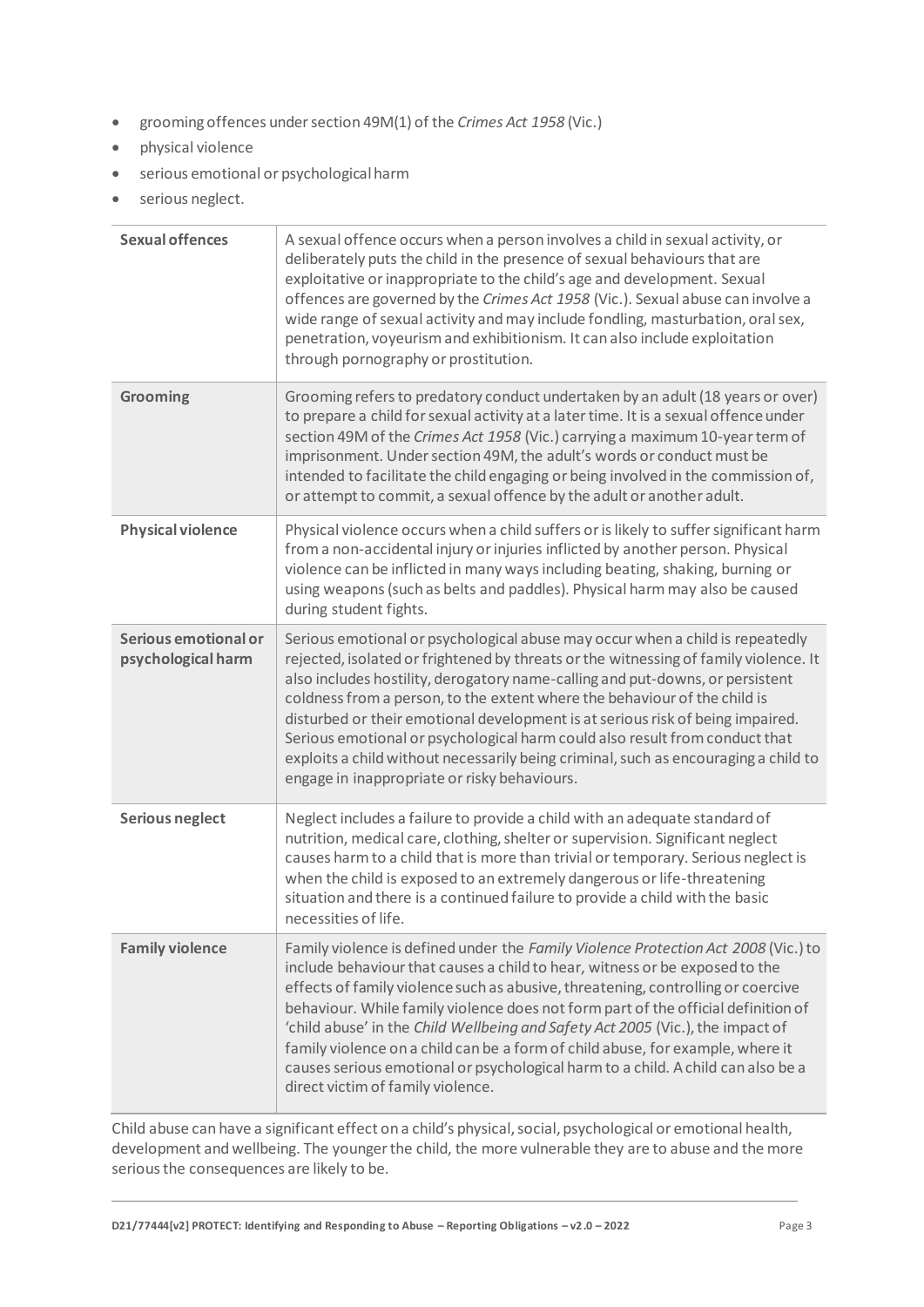There can be physical or behavioural indicators of child abuse and neglect, or a combination of both. While the presence of a single indicator, or even several indicators, does not necessarily prove that abuse or neglect has occurred, the repeated occurrence of either a physical or behavioural indicator, or the occurrence of several indicators together, should alert school staff to the possibility of child abuse or neglect.

Child sexual abuse is more commonly perpetrated by someone who is known to and trusted by the child, and is also often someone highly trusted within their families, communities, schools and/or other institutions, such as the Church.

For further definitions of all types of child abuse, a comprehensive list of the indicators of harm and advice on identifying perpetrators of child sexual abuse, refer to the protocol *[PROTECT: Identifying and](https://www.education.vic.gov.au/Documents/about/programs/health/protect/ChildSafeStandard5_SchoolsGuide.pdf)  [Responding to All Forms of Abuse in Victorian Schools](https://www.education.vic.gov.au/Documents/about/programs/health/protect/ChildSafeStandard5_SchoolsGuide.pdf)[.](http://www.education.vic.gov.au/Documents/about/programs/health/protect/ChildSafeStandard5_SchoolsGuide.pdf)*

# **Sources of child abuse reporting obligations**

# *Children, Youth and Families Act 2005* **(Vic.)**

#### *Mandatory reporting*

Mandatory reporting is a legal requirement under the *Children, Youth and Families Act 2005* (Vic.) to protect children from harm relating to physical injury and sexual abuse. A child, for the purpose of the relevant parts of this Act, is any person who is under the age of 17 years. In Victorian schools, registered teachers, school principals, early childhood workers, registered psychologists, school counsellors and all people in religious ministry are mandated to report a reasonable belief of child physical or sexual abuse to child protection authorities. The report must be made as soon as practicable after forming the belief.

If, in the course of carrying out their duties, a mandatory reporter forms a reasonable belief that a child is in need of protection because the child has suffered, or is likely to suffer, significant harm as a result of physical injury or sexual abuse, and that the child's parents/guardians/carers are unwilling or unable to protect the child, they must report that belief to the Department of Families, Fairness and Housing (DFFH) Child Protection and/or Victoria Police, including the information prescribed in *[PROTECT:](http://www.education.vic.gov.au/Documents/about/programs/health/protect/PROTECT_Responding_TemplateSchools.pdf)  [Responding to Suspected Child Abuse: A Template for all Victorian Schools](http://www.education.vic.gov.au/Documents/about/programs/health/protect/PROTECT_Responding_TemplateSchools.pdf)*, as soon as possible after forming the belief.

A subsequent report must be made on each occasion on which the mandatory reporter becomes aware of further reasonable grounds for the belief and even if the reporter knows that another report has been made concerning the same child and suspected abuse.

The threshold for reporting child abuse incidents, disclosures, concerns or suspicions has been set deliberately low by the joint protocol *[PROTECT: Identifying and Responding to All Forms of Abuse in](http://www.education.vic.gov.au/Documents/about/programs/health/protect/ChildSafeStandard5_SchoolsGuide.pdf)  [Victorian Schools](http://www.education.vic.gov.au/Documents/about/programs/health/protect/ChildSafeStandard5_SchoolsGuide.pdf)*[. T](http://www.education.vic.gov.au/Documents/about/programs/health/protect/ChildSafeStandard5_SchoolsGuide.pdf)his protocol focuses on *[Four Critical Actions](http://www.education.vic.gov.au/Documents/about/programs/health/protect/FourCriticalActions_ChildAbuse.pdf)* that all our school staff must take if they form a suspicion or reasonable belief that child abuse has occurred, or that a child is at risk of suffering abuse.

#### <span id="page-3-0"></span>*Reasonable belief*

Where St Anthony's Primary Schoolstaff members are concerned about the safety and wellbeing of a child or young person, they must assess that concern to determine if a report should be made to the relevant agency. If a staff member has witnessed potentially abusive behaviour, has a suspicion or has received a disclosure of child abuse, they must determine whether these observations or receipt of such information have caused the staff member to form a reasonable belief.

A reasonable belief or a belief on reasonable grounds is not the same as having proof, but is more than rumour or speculation. A reasonable belief is formed if a reasonable person in the same position would have formed the belief on the same grounds.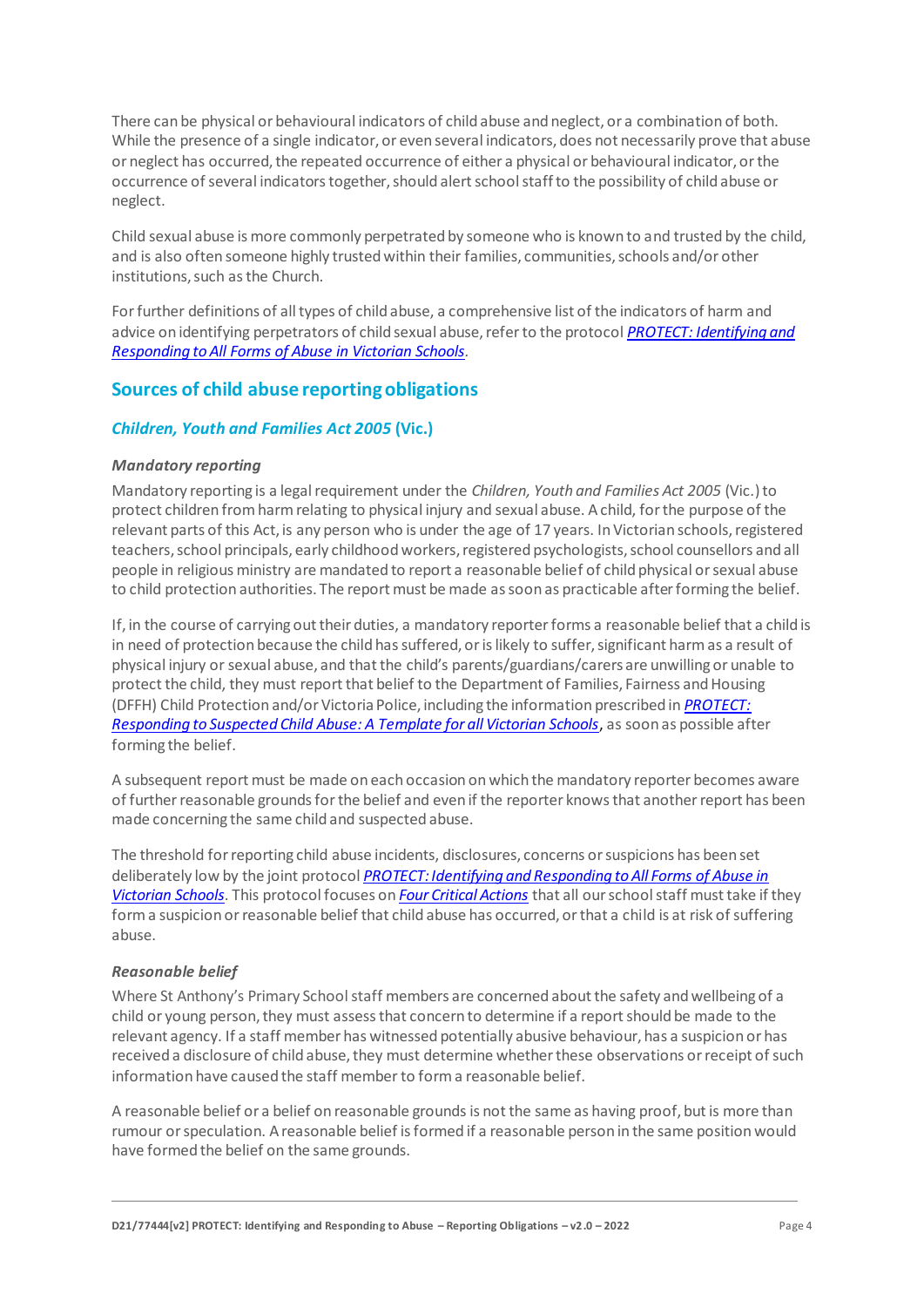A reasonable belief might be formed if:

- a child states that they have been physically or sexually abused
- any person tells you that they believe someone has been abused; this may include a child who is talking about themselves
- you observe physical or behavioural indicators of abuse, as described in *[PROTECT: Identifying and](http://www.education.vic.gov.au/Documents/about/programs/health/protect/ChildSafeStandard5_SchoolsGuide.pdf)  [Responding to All Forms of Abuse in Victorian Schools](http://www.education.vic.gov.au/Documents/about/programs/health/protect/ChildSafeStandard5_SchoolsGuide.pdf)*
- $\bullet$  a child or young person exhibits sexually abusive or age-inappropriate behaviour(s)
- professional observations of the child's behaviour or development cause you to form a belief that the child has been physically or sexually abused, or is likely to be abused.

While any indicators of possible child abuse or neglect are concerning, it is important to understand that the presence of a number of indicators that suggest either physical or sexual abuse of a child may be sufficient to form a reasonable belief in a mandatory reporter's mind which must be reported.

# *Child Wellbeing and Safety Act 2005* **(Vic.)**

#### *Reportable conduct*

The Reportable Conduct Scheme was created under the *Child Wellbeing and Safety Act 2005* (Vic.) and requires the head of entity, the Executive Director of MACS, to notify the Commission for Children and Young People (CCYP) if an allegation of reportable conduct (a reportable allegation) is made against one of its employees.

**Employees** can include a principal, teacher, administrative or corporate staff member, board or school council employee, contractor, volunteer, school doctor/nurse/medical professional, allied health staff member, or minister of religion or religious leader. It may also include former employees.

**Reportable conduct** is defined under the *Child Wellbeing and Safety Act 2005* (Vic.) to mean a sexual offence, sexual misconduct or physical violence committed against, with or in the presence of a child, behaviour causing significant emotional or psychological harm to a child, or significant neglect of a child.

A **reportable allegation** means any information that leads a person to form a reasonable belief that an employee has committed reportable conduct or misconduct that may involve reportable conduct, whether or not the conduct or misconduct is alleged to have occurred within the course of the person's employment.

The Reportable Conduct Scheme imposes obligations on the head of entity (governing authority). For St Anthony's Primary School, the Executive Director of our governing body MACS, through our Principal, will:

- have in place systems to prevent reportable conduct and, if reportable conduct is alleged, to ensure allegations are brought to the attention of the Executive Director at the earliest opportunity for investigation and response
- ensure that the CCYP is notified and given updates on the organisation's response to an allegation by contacting the Safeguarding and Standards Team on 03 9267 0228 o[r rcs@macs.vic.edu.au](mailto:rcs@macs.vic.edu.au)
- report to Victoria Police as soon as they become aware that a reportable allegation may involve suspected child abuse or criminal conduct.

Reportable conduct may also include historical reportable allegations. More guidance can be found in *[Reportable Conduct Scheme](https://ccyp.vic.gov.au/assets/resources/RCSInfoSheetUpdates/Historical-Allegations-110718.pdf) – Historical allegations*.

All school staff are required to notify the Principal or, if the Principal is involved in the allegation, a member of the Leadership Team, Regional General Manager or the Executive Director, if they have a reportable allegation. The Principal or a member of the Leadership Team or Regional General Manager (as applicable) must notify the MACS Safeguarding and Standards Team of the allegation of reportable conduct as soon as possible, which in turn will immediately notify the Executive Director.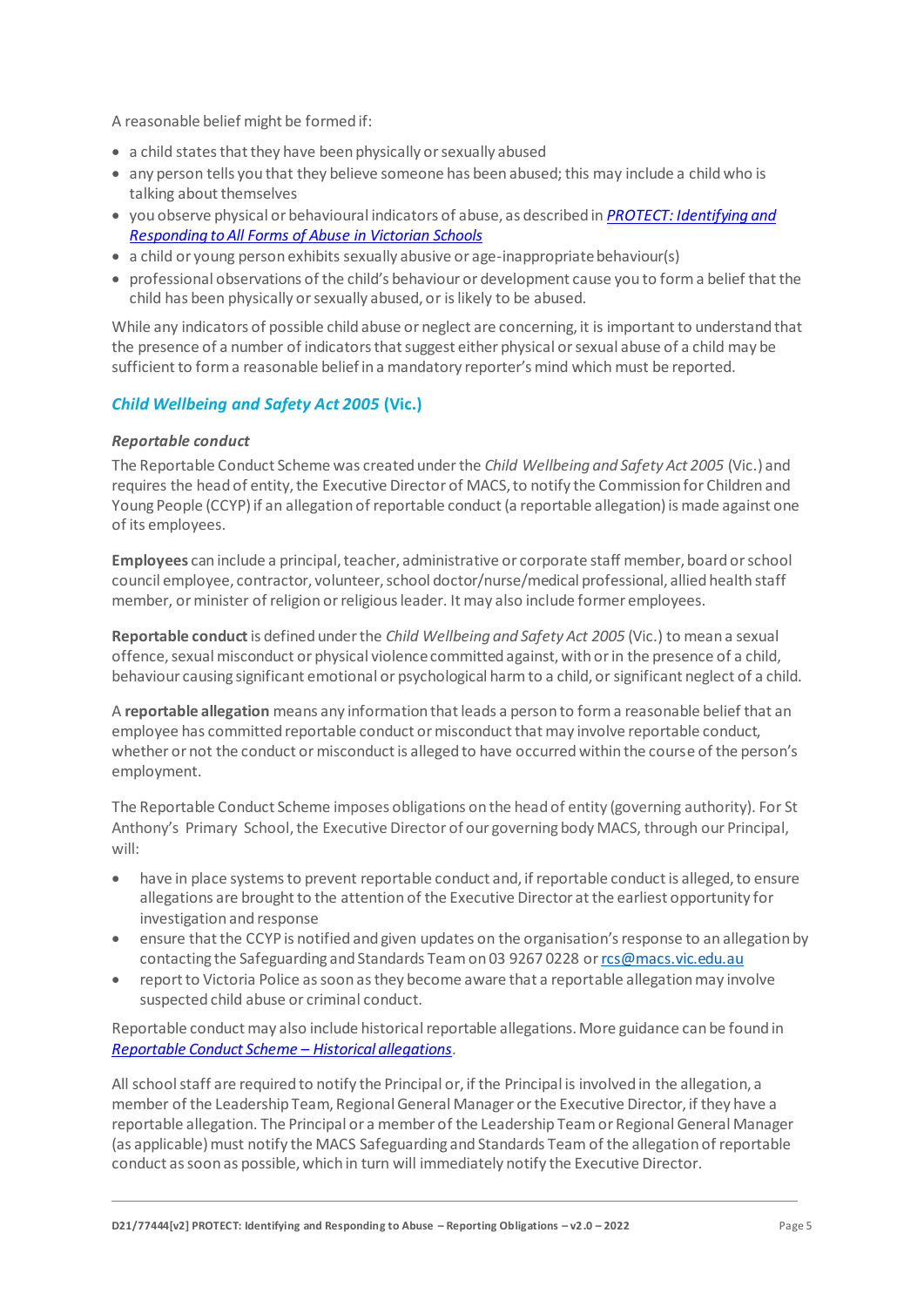The Reportable Conduct Scheme does not change mandatory reporting or other reporting obligations, including internal reporting and reporting criminal behaviour to Victoria Police. Reportable conduct reporting should be done in addition to these other reporting obligations.

All allegations of reportable conduct must be referred to the MACS Safeguarding and Standards Team as soon as a Principal or a member of the Leadership Team, or Regional General Manager (as applicable) becomes aware of it. For further support and advice regarding reporting conduct at St Anthony's Primary School under the Reportable Conduct Scheme, contact the MACS Safeguarding and Standards Team on 03 9267 0228 o[r rcs@macs.vic.edu.au.](mailto:rcs@macs.vic.edu.au)

The *Child Wellbeing and Safety Act 2005* (Vic.) also enables a school, as a prescribed Information Sharing Entity (ISE) to share confidential information with other ISEs to promote child wellbeing or safety, where legislated requirements are met.

# *Crimes Act 1958* **(Vic.)**

In response to the *[Betrayal of Trust](http://www.parliament.vic.gov.au/file_uploads/Inquiry_into_Handling_of_Abuse_Volume_2_FINAL_web_y78t3Wpb.pdf)* report, three criminal offences were introduced under the *Crimes Act 1958* (Vic.):

- **[failure to disclose offence](http://www.justice.vic.gov.au/home/safer%2Bcommunities/protecting%2Bchildren%2Band%2Bfamilies/failure%2Bto%2Bdisclose%2Boffence)**, which requires adults to report to Victoria Police a reasonable belief that a sexual offence has been committed against a child by another adult
- **[failure to protect offence](http://www.justice.vic.gov.au/home/safer%2Bcommunities/protecting%2Bchildren%2Band%2Bfamilies/failure%2Bto%2Bprotect%2Boffence)**, which applies to people in positions of authority within organisations, who knew of a risk of child sexual abuse by someone in the organisation and failed to reduce or remove the risk
- **[grooming offence](http://www.justice.vic.gov.au/home/safer%2Bcommunities/protecting%2Bchildren%2Band%2Bfamilies/grooming%2Boffence)**, which targets communication with a child or their parents/guardians/carers with the intent of committing child sexual abuse.

# <span id="page-5-0"></span>*Failure to disclose*

Any staff member at St Anthony's Primary School who forms a reasonable belief that a sexual offence has been committed in Victoria by an adult against a child under 16 must disclose that information to Victoria Police.

Failure to disclose the information to Victoria Police is a criminal offence under section 327 of the *Crimes Act 1958* (Vic.) and applies to all adults (18 years and over) in Victoria, not just professionals who work with children.

The obligation is to disclose that information to Victoria Police as soon as it is practicable to do so, except in limited circumstances such as where the information has already been reported to DFFH Child Protection.

For further information about the failure to disclose offence, see the Department of Justice and Community Safety's '[Failure to disclose offence](https://www.justice.vic.gov.au/safer-communities/protecting-children-and-families/failure-to-disclose-offence)' webpage and *[Betrayal of Trust: Fact Sheet](https://www.justice.vic.gov.au/sites/default/files/embridge_cache/emshare/original/public/2020/06/c5/7f42d28f3/betrayal_of_trust-organisational_duty_fact_sheet_2018%20.doc)*.

#### *Failure to protect*

Any staff member at St Anthony's Primary School in a position of authority who has the power or responsibility to remove risk, and becomes aware that an adult associated with the school (such as an employee, contractor, volunteer, sport coach or visitor) poses a risk of sexual abuse to a child under 16 who is in the care or supervision of the school, must take all reasonable steps to reduce or remove that risk. At St Anthony's Primary School, this will include the Principal and Leadership Team.

Failure to take reasonable steps to protect a child in the school from the risk of sexual abuse from an adult associated with the school is a criminal offence under section 49O(1) of the *Crimes Act 1958* (Vic.).

For further information about the failure to protect offence, see the Department of Justice and Community Safety's '[Failure to protect](https://www.justice.vic.gov.au/safer-communities/protecting-children-and-families/failure-to-protect-a-new-criminal-offence-to)' webpage and *[Betrayal of Trust: Fact Sheet](https://www.justice.vic.gov.au/sites/default/files/embridge_cache/emshare/original/public/2020/06/e0/4460c5147/failure_to_protect_betrayal_of_trust_factsheet_2017.pdf)*.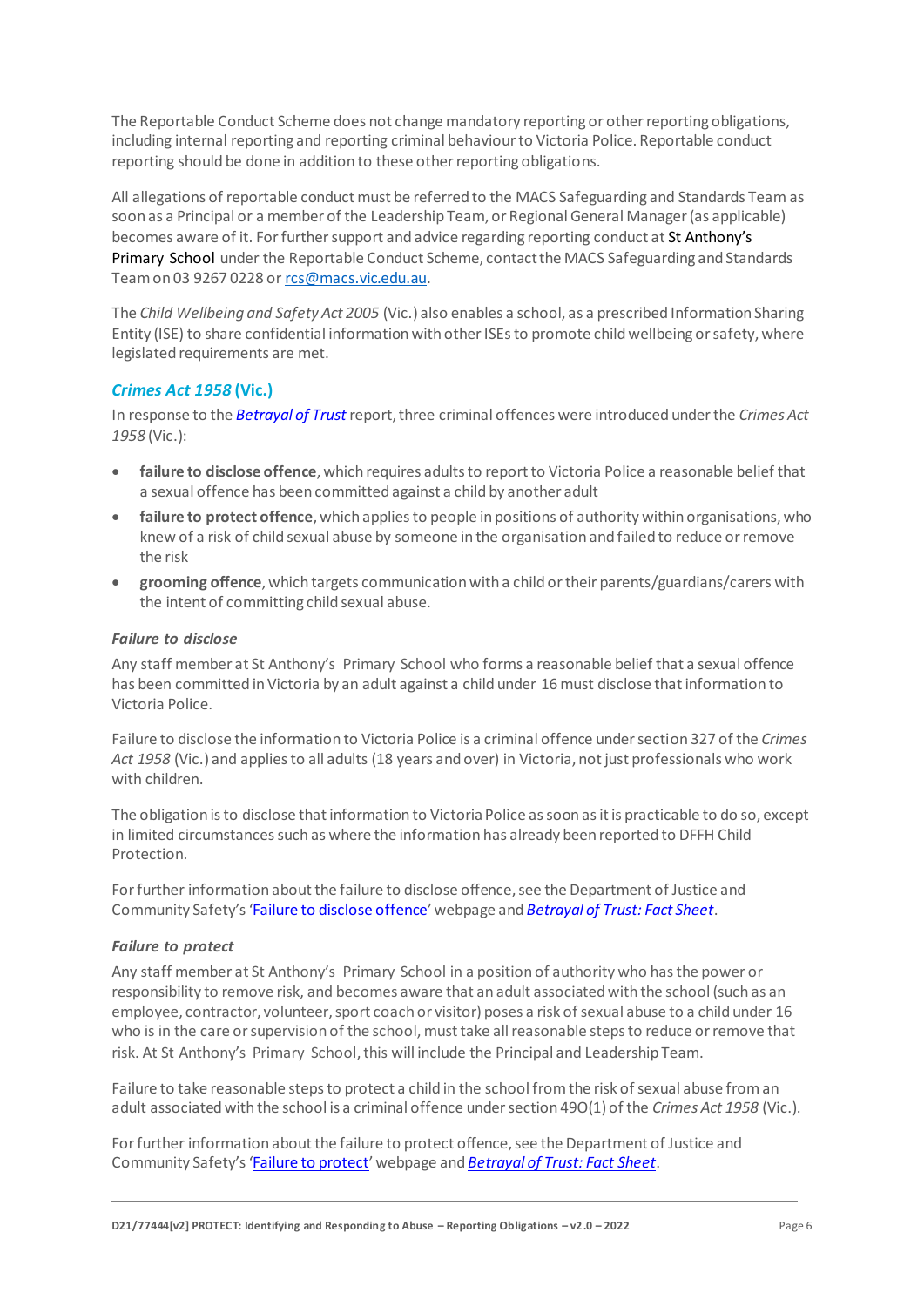# *Grooming*

The offence of grooming prohibits predatory conduct designed to prepare or 'groom' a child for future sexual activity and is contained in section 49M(1) of the *Crimes Act 1958* (Vic.). The offence applies to communication with children under 16 years.

Grooming can be conducted in person or online, for example via interaction through social media, web forums and emails. The offence can be committed by any person aged 18 years or over. It does not apply to communication between people who are both under 18 years of age.

For further information about the grooming offence, see the Department of Justice and Community Safety's '[Grooming offence](https://www.justice.vic.gov.au/safer-communities/protecting-children-and-families/grooming-offence)' webpage and *[Betrayal of Trust: Factsheet](https://www.justice.vic.gov.au/sites/default/files/embridge_cache/emshare/original/public/2020/06/e6/ea73d4b66/grooming_betrayal_of_trust_factsheet_2017.pdf)*.

For more information about managing and responding to the risk of abuse, see the DET's 'Student Sexual [Offending and Problem Sexual Behaviour](https://www2.education.vic.gov.au/pal/student-sexual-behaviours/policy)' and '[Risk Management](https://www2.education.vic.gov.au/pal/risk-management-schools/policy) – Schools' webpages.

# *Education and Training Reform Act 2006* **(Vic.) – child safety obligations**

From a child safety perspective, the key functions of the *Education and Training Reform Act 2006* (Vic.) are to:

- require St Anthony's Primary School to notify the Victorian Institute of Teaching (VIT) of action taken against a registered teacher or early childhood teacher in response to allegations of serious misconduct or if the school becomes aware that the teacher is currently charged with, or convicted or found guilty of, certain offences including sexual offences
- ensure compliance with the Victorian Child Safe Standards as a requirement of registration for all Victorian schools.

St Anthony's Primary School and our governing body must ensure that the care, safety and welfare of all students attending the school are in accordance with all applicable Victorian and Commonwealth laws, and that all staff employed at the school are advised of their obligations to child safety.

# *Wrongs Act 1958* **(Vic.) and duty of care**

#### *Organisational duty of care*

The *Wrongs Act 1958* (Vic.) creates an organisational liability for child abuse for organisations that exercise care, supervision or authority over children. This is colloquially referred to as an 'organisational duty of care'.

We and our governing body owe a duty to take reasonable precautions to prevent the abuse (sexual or physical) of a child (under 18) by an individual associated with the school while the child is under the care, supervision or authority of the school.

Individuals associated with the school can include employees, volunteers, office holders, contractors, ministers of religion and religious leaders.

Reasonable precautions that a school could take are not defined in the *Wrongs Act 1958* (Vic.) but, as examples, the following measures are what courts have previously considered to be reasonable precautions in the context of organisational child abuse:

- conducting employment screening and reference checking
- providing supervision and training
- implementing systems to provide early warning of possible offences
- performing random and unannounced inspections to determisconduct
- encouraging children and adults to notify authorities or parents about any signs of aberrant or unusual behaviour.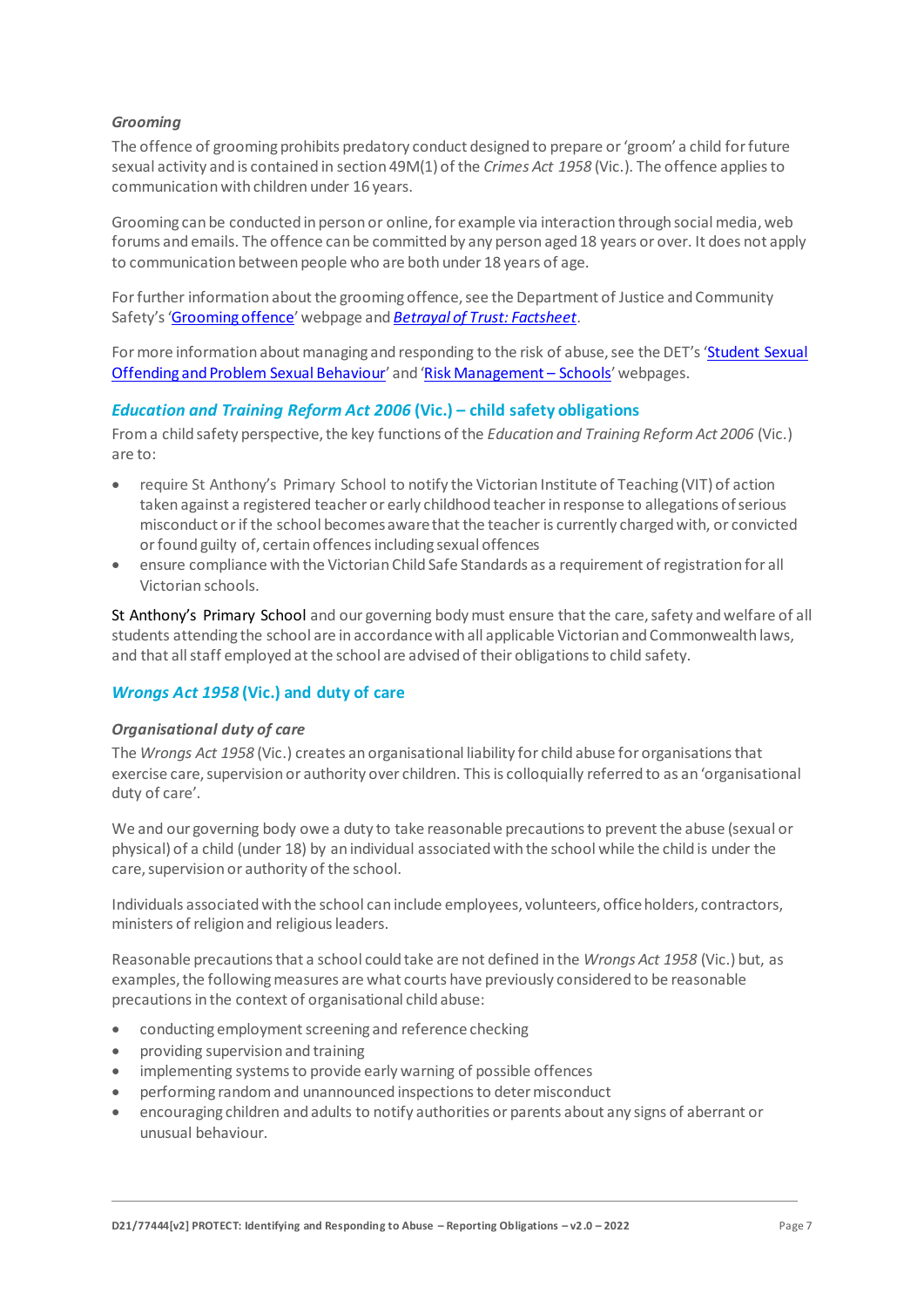# *School staff duty of care*

School staff have a duty to take reasonable steps to protect children and young people under their care and supervision from harm that is reasonably foreseeable (this duty applies to all school staff). The question of what constitutes reasonable steps will depend on the individual circumstances of each case.

A staff member may breach their duty of care towards a student if they fail to act in the way a reasonable or diligent professional would have acted in the same situation.

For more information on the scope of staff duty of care obligations and examples of reasonable steps they can take in relation to suspected child abuse, refer to the protocol *[PROTECT: Identifying and](http://www.education.vic.gov.au/Documents/about/programs/health/protect/ChildSafeStandard5_SchoolsGuide.pdf)  [Responding to All Forms of Abuse in Victorian Schools.](http://www.education.vic.gov.au/Documents/about/programs/health/protect/ChildSafeStandard5_SchoolsGuide.pdf)*

# **Victorian Charter of Human Rights and Responsibilities**

While Victorian Catholic schools are not bound by the *Charter of Human Rights and Responsibilities Act 2006* (Vic.), the following principle should be noted:

School staff are required to respond to suspected child abuse with proper consideration for human rights and, when making decisions and taking actions in response to suspected child abuse, to act compatibly with human rights. This means that school staff should take into account the right to protection without discrimination, the right to protection from torture and cruel, inhuman or degrading treatment, and the right to privacy when responding to suspected child abuse.

# Required actions under this Policy

We and our governing body have a moral, legal and mission-driven responsibility to create nurturing school environments where children and young people are respected and their voices heard, and where they are safe and feel safe.

Our governing body and every person involved in St Anthony's Primary Schoolhas a responsibility to understand the important and specific role they have individually and collectively, to ensure that complaints and concerns relating to child abuse are taken seriously, and to ensure that the wellbeing and safety of all children and young people are at the forefront of all they do and every decision they make.

**It is our governing body's policy that all schools display the** *[Four Critical Actions for Schools: Responding](http://www.education.vic.gov.au/Documents/about/programs/health/protect/FourCriticalActions_ChildAbuse.pdf)  [to Incidents, Disclosures and Suspicions of Child Abuse](http://www.education.vic.gov.au/Documents/about/programs/health/protect/FourCriticalActions_ChildAbuse.pdf)* **diagram in staffrooms and other strategic areas of the school to ensure all school staff are aware of the actions to take as soon as they witness a child abuse incident, receive a disclosure or form a reasonable suspicion or belief that a child has been, or is at risk of being, abused.**

# **Staff awareness and training**

All teachers, mandatory reporters and all other staff at St Anthony's Primary School will be made aware of and receive training in relation to their mandatory reporting obligations.

# **Responding to and reporting child abuse concerns**

The approach to responding to and reporting child abuse concerns in the joint protocol incorporates *[Four](http://www.education.vic.gov.au/Documents/about/programs/health/protect/FourCriticalActions_ChildAbuse.pdf)  Critical Actions [for Schools: Responding to Incidents, Disclosures and Suspicions of Child Abuse](http://www.education.vic.gov.au/Documents/about/programs/health/protect/FourCriticalActions_ChildAbuse.pdf)*

At St Anthony's Primary School a staff member must take any complaint or concern relating to child abuse seriously. They must act, and follow the Four Critical Actions, as soon as they become aware of a child abuse incident – that is, when a child is experiencing, or is at risk of experiencing, abuse. The staff member must ensure that they act promptly and thoroughly in their response.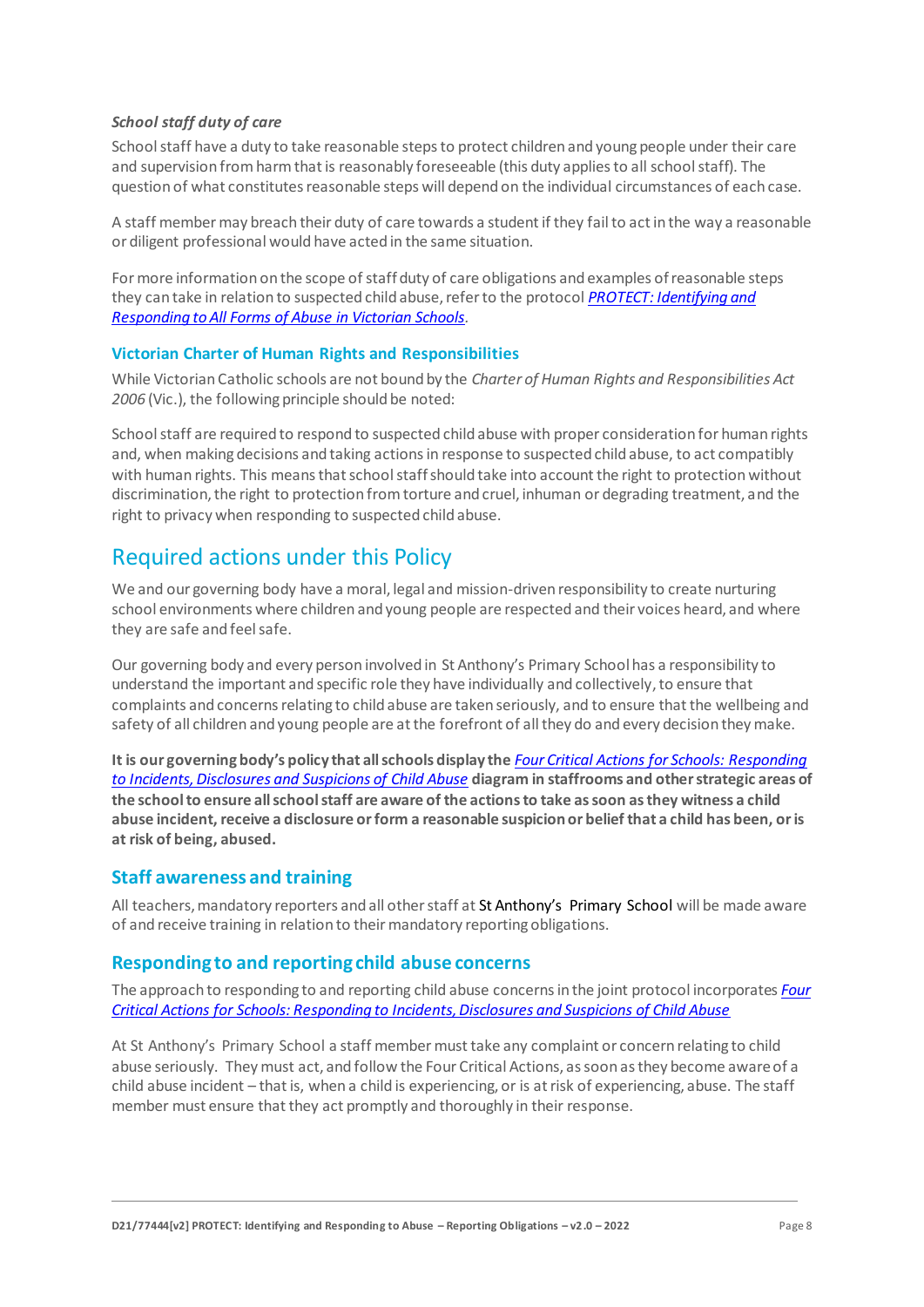#### **Becoming aware of a child abuse incident**

There are four main ways in which a school staff member may become aware that a child is experiencing, or is at risk of experiencing, abuse:

#### **1. Witnessing an incident**

If you witness an incident where you believe a child has been subjected to, or may be at risk of, abuse, including exposure to family violence, you must first take immediate action to protect the safety of the child or children involved and then refer to *[Four Critical Actions for Schools: Responding](http://www.education.vic.gov.au/Documents/about/programs/health/protect/FourCriticalActions_ChildAbuse.pdf)  [to Incidents, Disclosures and Suspicions of Child Abuse](http://www.education.vic.gov.au/Documents/about/programs/health/protect/FourCriticalActions_ChildAbuse.pdf)*.

#### **2. Forming a suspicion or reasonable belief**

All suspicions that a child has been, is being or is at risk of being abused must be taken seriously, including suspicions that the abuse is taking or may take place outside school grounds or areas. If your suspicion develops into a reasonable belief, you must act and refer to *[Four Critical Actions for](http://www.education.vic.gov.au/Documents/about/programs/health/protect/FourCriticalActions_ChildAbuse.pdf)  [Schools: Responding to Incidents, Disclosures and Suspicions of Child Abuse](http://www.education.vic.gov.au/Documents/about/programs/health/protect/FourCriticalActions_ChildAbuse.pdf)*.

#### **3.** Receiving a disclosure about or from a current student

All disclosures must be treated seriously. You should immediately refer to *[Four Critical Actions for](http://www.education.vic.gov.au/Documents/about/programs/health/protect/FourCriticalActions_ChildAbuse.pdf)  [Schools: Responding to Incidents, Disclosures and Suspicions of Child Abuse](http://www.education.vic.gov.au/Documents/about/programs/health/protect/FourCriticalActions_ChildAbuse.pdf)*[.](http://www.education.vic.gov.au/Documents/about/programs/health/protect/FourCriticalActions_ChildAbuse.pdf)

#### **4. Receiving a disclosure about or from a formerstudent**

If you receive a disclosure from a former student about historical abuse, you must act. If the former student is currently of school age and attending a Victorian school, you must immediately refer to *[Four Critical Actions for Schools: Responding to Incidents, Disclosures and Suspicions of Child Abuse](http://www.education.vic.gov.au/Documents/about/programs/health/protect/FourCriticalActions_ChildAbuse.pdf)*[.](http://www.education.vic.gov.au/Documents/about/programs/health/protect/FourCriticalActions_ChildAbuse.pdf)

If the former student is no longer of school age or attending a Victorian school, you must still report the disclosure to DFFH [Child Protection.](https://www.education.vic.gov.au/about/contact/Pages/reportingabuse.aspx)

#### *Notes and records*

St Anthony's Primary School staff members are to keep clear and comprehensive notes relating to incidents, disclosures and allegations of child abuse using *[PROTECT: Responding to Suspected Child Abuse:](http://www.education.vic.gov.au/Documents/about/programs/health/protect/PROTECT_Responding_TemplateSchools.pdf)  [A Template for all Victorian Schools](http://www.education.vic.gov.au/Documents/about/programs/health/protect/PROTECT_Responding_TemplateSchools.pdf)*.

Even if a St Anthony's Primary School staff member decides not to make a report, they must still accurately document their notes relating to the incident, disclosure or allegation of child abuse using *[PROTECT: Responding to Suspected Child Abuse: A Template for all Victorian Schools](http://www.education.vic.gov.au/Documents/about/programs/health/protect/PROTECT_Responding_TemplateSchools.pdf)*.

Notes and records must be kept securely on school grounds and must not be destroyed as they may be needed at a later time.

#### *Disclosures*

It is the role of St Anthony's Primary School staff members to reassure and support a child or young person who makes a disclosure of abuse, and to ensure that the disclosure is taken seriously. However, school staff members should never promise to keep any disclosures confidential, as all disclosures of abuse must be reported.

The role of St Anthony's Primary School staff remains the same if disclosures are made by a parent/guardian/carer or a sibling, or if disclosures involve family violence.

For strategies on how to manage a disclosure, refer to *[PROTECT: Identifying and Responding to All Forms](http://www.education.vic.gov.au/Documents/about/programs/health/protect/ChildSafeStandard5_SchoolsGuide.pdf)  [of Abuse in Victorian Schools.](http://www.education.vic.gov.au/Documents/about/programs/health/protect/ChildSafeStandard5_SchoolsGuide.pdf)*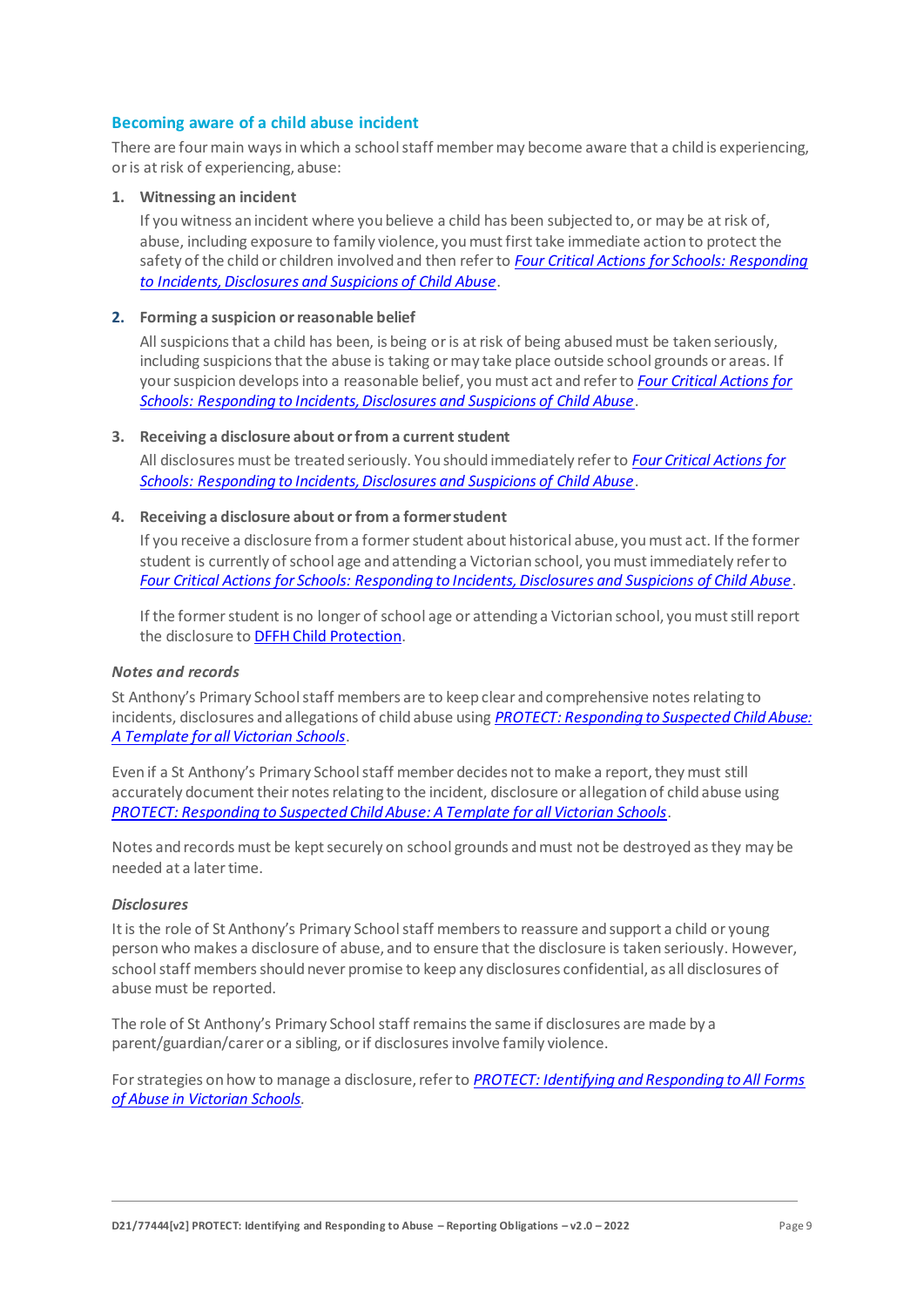# **The Four Critical Actions**

There are Four Critical Actions which must be taken when responding to and reporting a child abuse incident, disclosure or suspicion:

- 1. Responding to an Emergency
- 2. Reporting to Authorities
- 3. Contacting Parents/Carers
- 4. Providing Ongoing Support.

#### *Critical Action 1: Responding to an Emergency*

This first step is only applicable if a child has just been abused or is at risk of immediate harm. If this is not the case, go straight to Critical Action 2: Reporting to Authorities.

If the child has just been abused or is at risk of immediate harm, you must take reasonable steps to protect the child, including:

- separating the alleged victim and others involved, ensuring that if the parties involved are all present at the school, they are supervised separately by a school staff member
- arranging and providing urgent medical assistance where necessary, including administering first aid or calling 000 for an ambulance
- calling 000 for urgent police assistance if the person who is alleged to have engaged in the abuse poses an immediate risk to the health and safety of any person.

If the child abuse incident has occurred at St Anthony's Primary School, staff should also ensure that reasonable steps are taken to preserve the environment, the clothing and other items, and to prevent any potential witnesses (including school staff members, volunteers and contractors) from discussing the incident until Victoria Police or relevant authorities arrive on the premises.

#### *Critical Action 2: Reporting to Authorities*

All forms and instances of suspected or alleged child abuse must be reported to the appropriate authority.

Once immediate health and safety concerns have been addressed, the St Anthony's Primary School staff member must take steps to report the incident, suspicion or disclosure of child abuse as soon as practicable. Failure to report physical and sexual child abuse may amount to a criminal offence.

There are different reporting procedures depending on:

- whether the source of the suspected or alleged abuse comes from within the school or within the family or community of the child
- the type of abuse.

In all cases, St Anthony's Primary School staff members must report internally to the Principal or, if the Principal is involved in the allegation, the Leadership Team.

Additionally:

- where the source of the abuse comes from within St Anthony's Primary School that is, the suspected or alleged abuse involves a school staff member, volunteer, allied health professional, officer/office holder, contractor or visitor at St Anthony's Primary School it must be reported to Victoria Police
- where the suspicion, belief or disclosure relates to sexual abuse or grooming, it must be reported to Victoria Police
- where the source of the abuse comes from within the family or community and is not sexual abuse or grooming, it must be reported to DFFH Child Protection.

The DFFH and DET have deliberately set a low threshold for the formation of a 'reasonable belief'. For more information, refer to th[e Reasonable belief](#page-3-0) section of this Policy.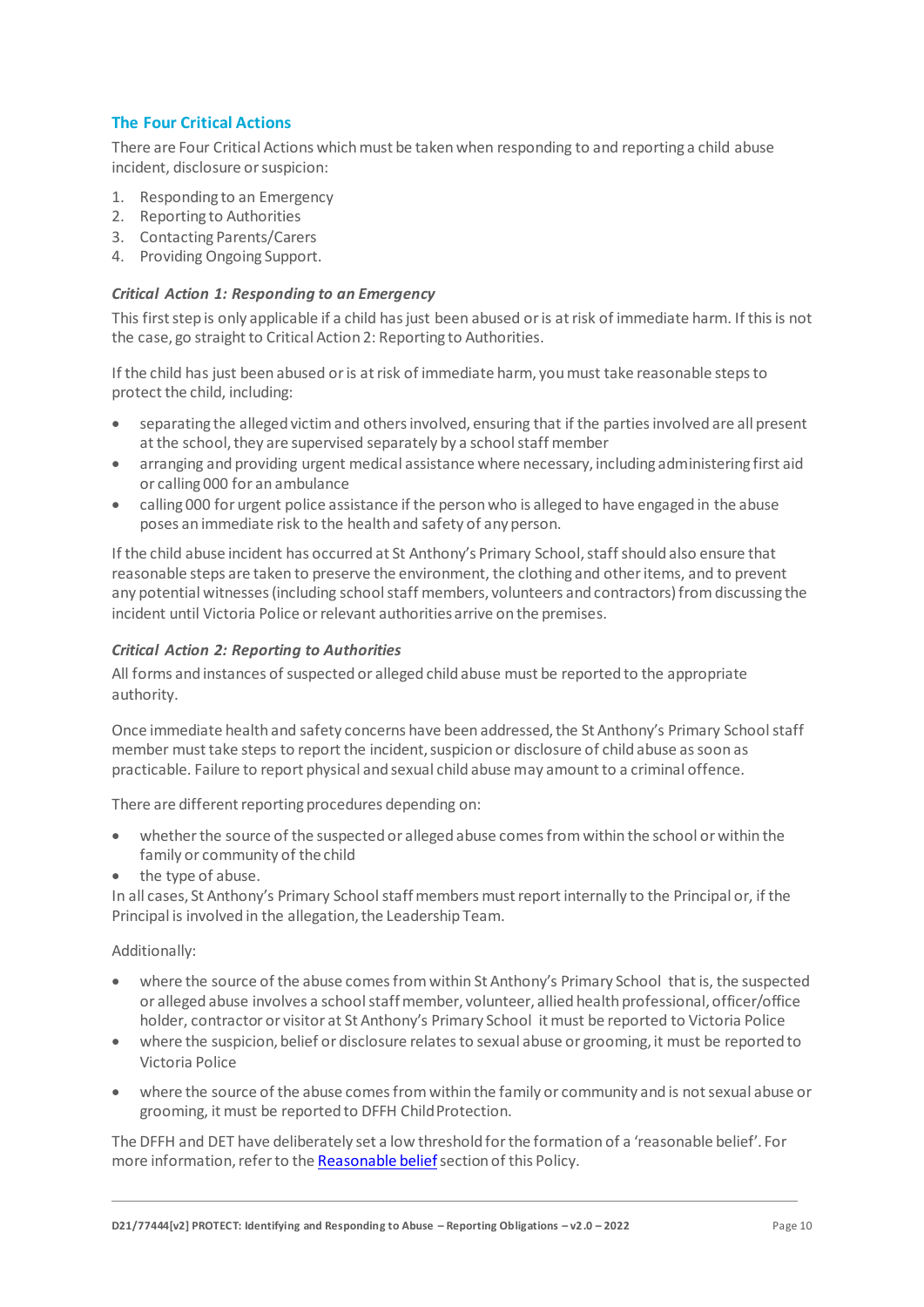#### *[Four Critical Actions for Schools: Responding to Incidents, Disclosures and Suspicions of Child Abuse](http://www.education.vic.gov.au/Documents/about/programs/health/protect/FourCriticalActions_ChildAbuse.pdf)*

requires all school staff to report all incidents, suspicions and disclosures of abuse as soon as possible to the relevant authorities.

# *How to make a mandatory report*

The table below describes the information to include when making a **mandatory report** about child abuse or child abuse concerns. If a child is at immediate risk of harm, contact Victoria Police immediately.

| 1. Keep notes             | Keep comprehensive notes that are dated and include the following information:                                                                                                                                                                                                                                                           |
|---------------------------|------------------------------------------------------------------------------------------------------------------------------------------------------------------------------------------------------------------------------------------------------------------------------------------------------------------------------------------|
|                           | a description of the concerns (e.g. physical injuries, student behaviour)<br>$\bullet$<br>the source of those concerns (e.g. observation, report from child or another<br>$\bullet$<br>person)<br>the actions taken as a result of the concerns (e.g. consultation with the principal,<br>$\bullet$<br>report to DFFH Child Protection). |
|                           | St Anthony's Primary School staff can use the template provided in <b>PROTECT</b> :<br>Responding to Suspected Child Abuse: A Template for all Victorian Schools to record<br>their notes.                                                                                                                                               |
| 2. Discuss<br>concerns    | Due to the complexity of child abuse incidents, disclosures and suspicions, it is<br>recommended that concerns and observations regarding suspected physical or sexual<br>abuse of a child are discussed with the Principal or a member of the Leadership Team<br>and/or via the MACS Regional General Manager.                          |
|                           | This is not a legal requirement; however, it will help to ensure support is provided to<br>all involved in matters of this nature. The confidentiality of these discussions must be<br>maintained.                                                                                                                                       |
|                           | You should then make your own assessment about whether you are required to make<br>a report about the child or young person and to whom the report should be made.                                                                                                                                                                       |
|                           | It is important to remember that the duty to report abuse or suspicions of abuse<br>exists even if the Principal, member of the Leadership Team or a representative of<br>MACS advises you not to proceed with reporting suspected abuse.                                                                                                |
| 3. Gather and<br>document | Gather the relevant information necessary to make the report. This should include<br>the following:                                                                                                                                                                                                                                      |
| information               | full name, date of birth and residential address of the child or young person<br>details of the concerns and the reasons for those concerns<br>$\bullet$<br>your involvement with the child or young person<br>$\bullet$<br>details of any other agencies which may be involved with the child or young<br>$\bullet$<br>person.          |
|                           | This information should be collected and documented using <b>PROTECT: Responding to</b><br>Suspected Child Abuse: A Template for all Victorian Schools. The template is to be<br>used to record as much information as possible to provide when you make your<br>report to either Victoria Police or DFFH Child Protection.              |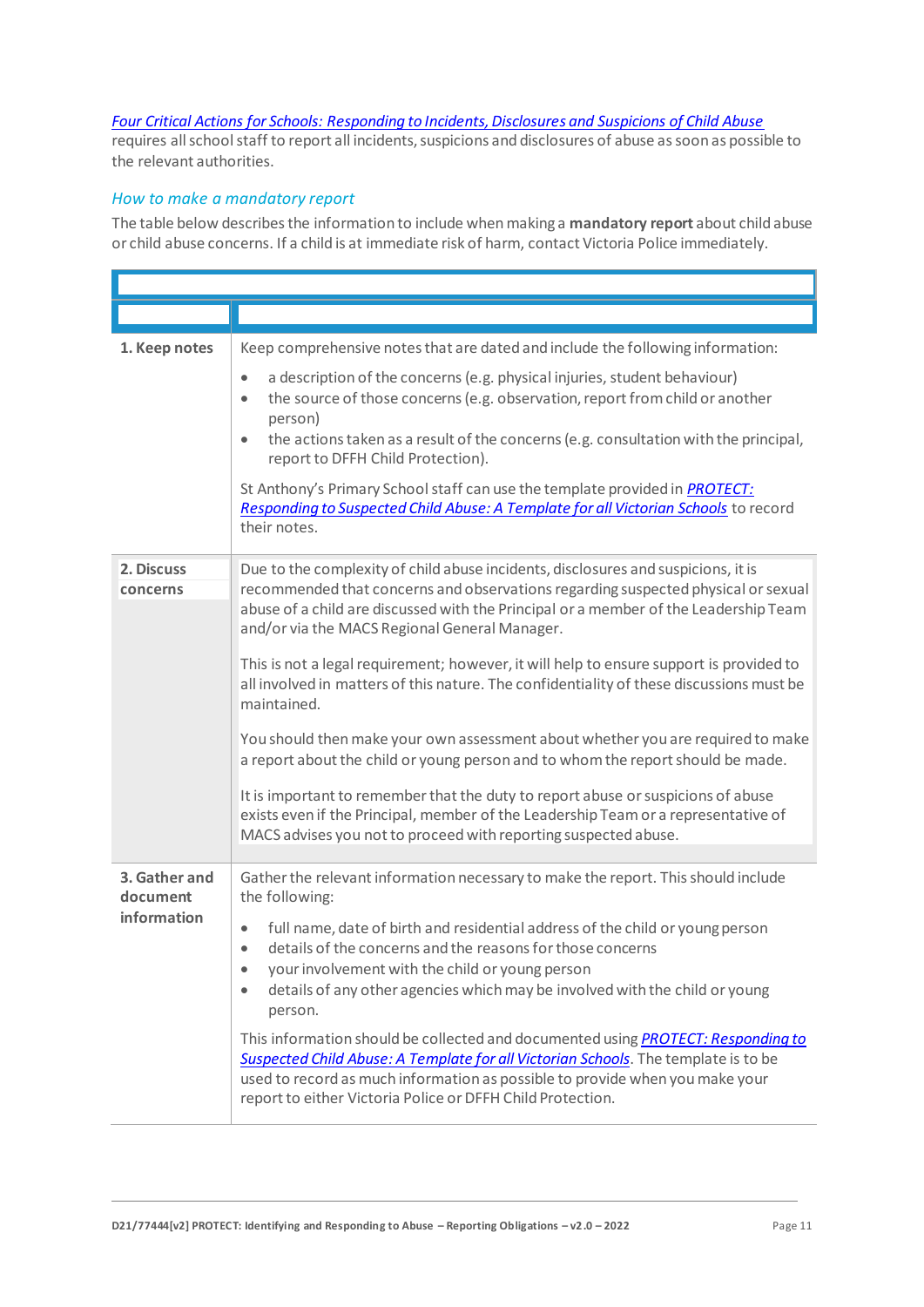|                                                    | It is critical that completing the template does not impact on reporting times - if a<br>child is in immediate danger, St Anthony's Primary School staff need to report the<br>matter to Victoria Police immediately.                                                                                                                                                                                                                                                                                                                                                              |
|----------------------------------------------------|------------------------------------------------------------------------------------------------------------------------------------------------------------------------------------------------------------------------------------------------------------------------------------------------------------------------------------------------------------------------------------------------------------------------------------------------------------------------------------------------------------------------------------------------------------------------------------|
| 4. Make the<br>report                              | To report concerns which are life-threatening, phone 000 or the local police station.                                                                                                                                                                                                                                                                                                                                                                                                                                                                                              |
|                                                    | Where the source of the abuse comes from within St Anthony's Primary School that<br>is, the suspected or alleged abuse involves a St Anthony's Primary School staff<br>member, volunteer, allied health practitioner, officer/office holder, contractor or<br>visitor at the school:                                                                                                                                                                                                                                                                                               |
|                                                    | contact Victoria Police, which will contact DFFH Child Protection when<br>$\bullet$<br>appropriate<br>report internally to:<br>$\bullet$                                                                                                                                                                                                                                                                                                                                                                                                                                           |
|                                                    | the Principal, or the Leadership Team if the Principal is involved in the<br>allegation<br>MACS Regional General Manager                                                                                                                                                                                                                                                                                                                                                                                                                                                           |
|                                                    | Where the source of the suspected or alleged abuse comes from within the child's<br>family or community, you must:                                                                                                                                                                                                                                                                                                                                                                                                                                                                 |
|                                                    | report sexual abuse and grooming to Victoria Police<br>$\bullet$<br>report the matter to <b>DFFH Child Protection</b> if you consider the child to be in need<br>$\bullet$<br>of protection due to child abuse, or that they have been, are being or are at risk<br>of being harmed due to any form of abuse, including family violence. If after<br>hours, call the Child Protection Emergency Service on 13 12 78<br>report internally to:<br>$\bullet$<br>the Principal, or a member of the Leadership Team if the Principal is<br>unavailable<br>MACS Regional General Manager |
| 5. Document                                        | Make a written record of the report, including the following information:                                                                                                                                                                                                                                                                                                                                                                                                                                                                                                          |
| written records<br>of report                       | the date and time of the report, and a summary of what was reported<br>$\bullet$<br>the name and position of the person who made the report, and the person who<br>$\bullet$<br>received the report.                                                                                                                                                                                                                                                                                                                                                                               |
|                                                    | The information initially recorded in <b>PROTECT: Responding to Suspected Child Abuse:</b><br>A Template for all Victorian Schools and any additional information provided to either<br>Victoria Police or DFFH Child Protection are to be stored securely and maintained<br>indefinitely by St Anthony's Primary School to ensure that records are accessible<br>upon request by external authorities investigating the matter.                                                                                                                                                   |
| 6. Additional<br>steps for<br>overseas<br>students | Where a child abuse incident, disclosure or suspicion involves an international<br>student at the school and the school has issued a Confirmation of Appropriate<br>Accommodation and Welfare (CAAW) letter for that student (thereby assuming<br>responsibility for the child's accommodation, support and general welfare), the<br>school will also need to contact the Victorian Registration and Qualifications<br>Authority (VRQA).                                                                                                                                           |

П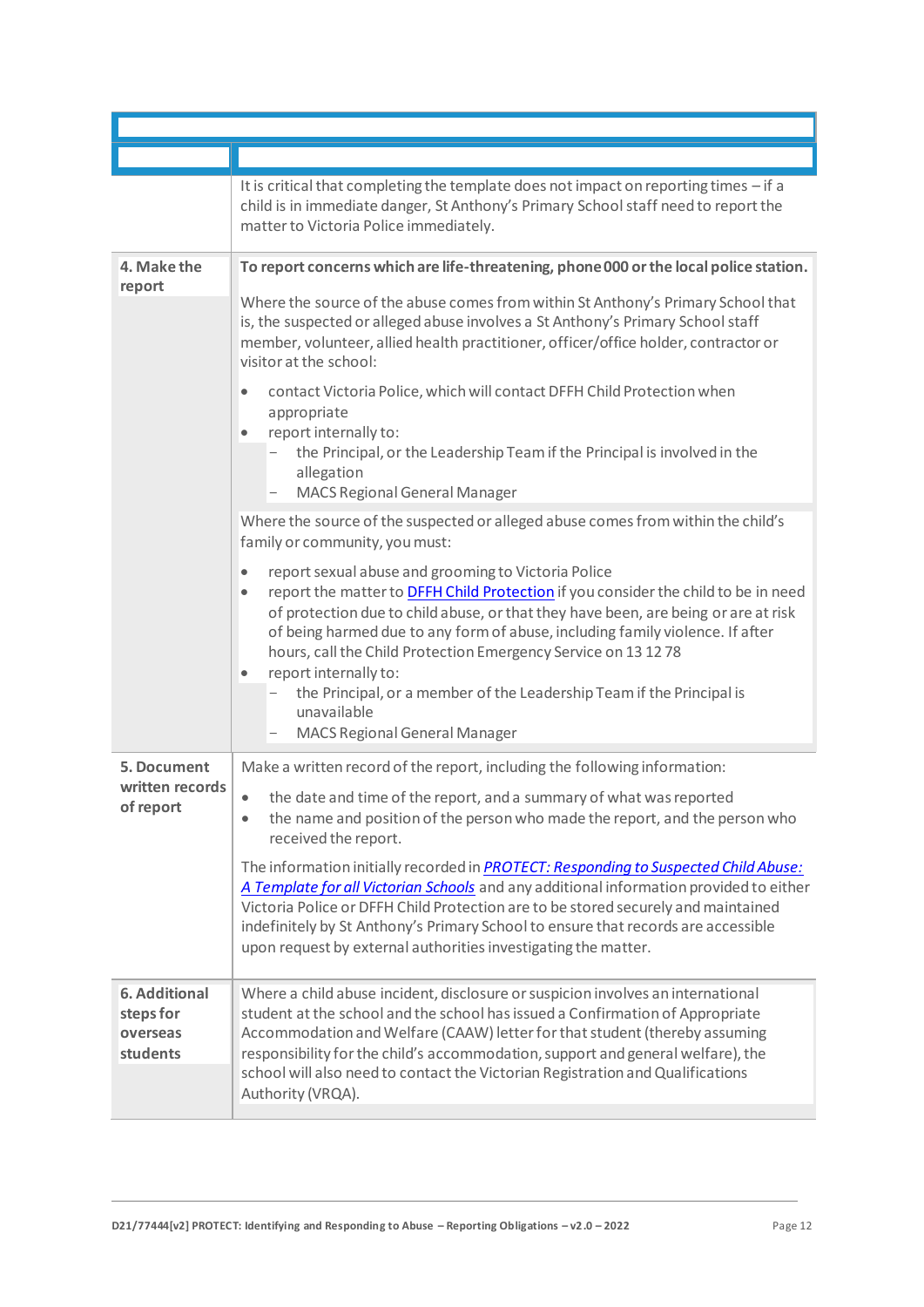# *Reporting that is non-mandatory*

St Anthony's Primary Schoolstaff members, volunteers, contractors and other service providers who are not mandatory reporters nevertheless have professional and moral (and sometimes legal) obligations to report a child abuse incident, disclosure or suspicion. Please refer to St Anthony's Primary School protocols in relation to reporting a child abuse incident, disclosure or suspicion that is not the subject of a mandatory reportingobligation.

# *How to report allegations of reportable conduct*

The table below describes the information to include when making an allegation of reportable conduct about an employee (persons engaged by the entity such as volunteers, contractors, office holders, board members, board committee members, school advisory council members and officers of a religious body) at the school. The Reportable Conduct Scheme is in addition to a St Anthony's Primary School staff member's mandatory reporting or criminal reporting obligations. Reference should also be made to the Reportable Conduct Policy if an allegation of reportable conduct is made.

Any allegations of criminal conduct, including physical violence, significant emotional or psychological abuse, sexual offences and significant neglect must be reported to Victoria Police as the priority. However, school staff members may find they also need to make an allegation of reportable conduct for the same incident.

For further support and advice regarding reporting conduct in St Anthony's Primary Schoounder the Reportable Conduct Scheme, contact the MACS Safeguarding and Standards Team on 03 9267 0228 or [rcs@macs.vic.edu.au.](mailto:rcs@macs.vic.edu.au.)

| 1. Keep notes         | Keep comprehensive notes that are dated and include the following information:<br>a description of the concerns (e.g. physical injuries, student behaviour)<br>$\bullet$<br>the source of those concerns (e.g. observation, report from child or another<br>$\bullet$<br>person)<br>any actions taken as a result of the concerns (e.g. consultation with the<br>$\bullet$<br>Principal, report to DFFH Child Protection).                                                                                                                                                                                                                          |
|-----------------------|-----------------------------------------------------------------------------------------------------------------------------------------------------------------------------------------------------------------------------------------------------------------------------------------------------------------------------------------------------------------------------------------------------------------------------------------------------------------------------------------------------------------------------------------------------------------------------------------------------------------------------------------------------|
| 2. Make the<br>report | As soon as a person forms a reasonable belief that an employee (persons engaged<br>by the entity such as volunteers, contractors, office holders, board members,<br>board committee members, school advisory council members and officers of a<br>religious body) at the school has engaged in reportable conduct or misconduct<br>that may involve reportable conduct, you must report this allegation to the<br>school's Principal or, if the Principal is involved in the allegation, the Leadership<br>Team or the Regional General Manager who will notify the MACS Safeguarding<br>and Standards Team on 03 9267 0228 or rcs@macs.vic.edu.au. |

#### *What should the principal of St Anthony's Primary School do about a reportable allegation?*

Below are the steps that the principal of St Anthony's Primary School must take if there is a potential reportable allegation. These steps are in general order of priority, but the guidance may change depending on the circumstances. In all cases, reportable allegations must be referred to the MACS Safeguarding and Standards Team as soon as practicable on 03 9267 0228 o[r rcs@macs.vic.edu.au.](mailto:rcs@macs.vic.edu.au)

Reference should also be made to the Reportable Conduct Policy to ensure that all obligations are complied with in relation to reporting an allegation of reportable conduct.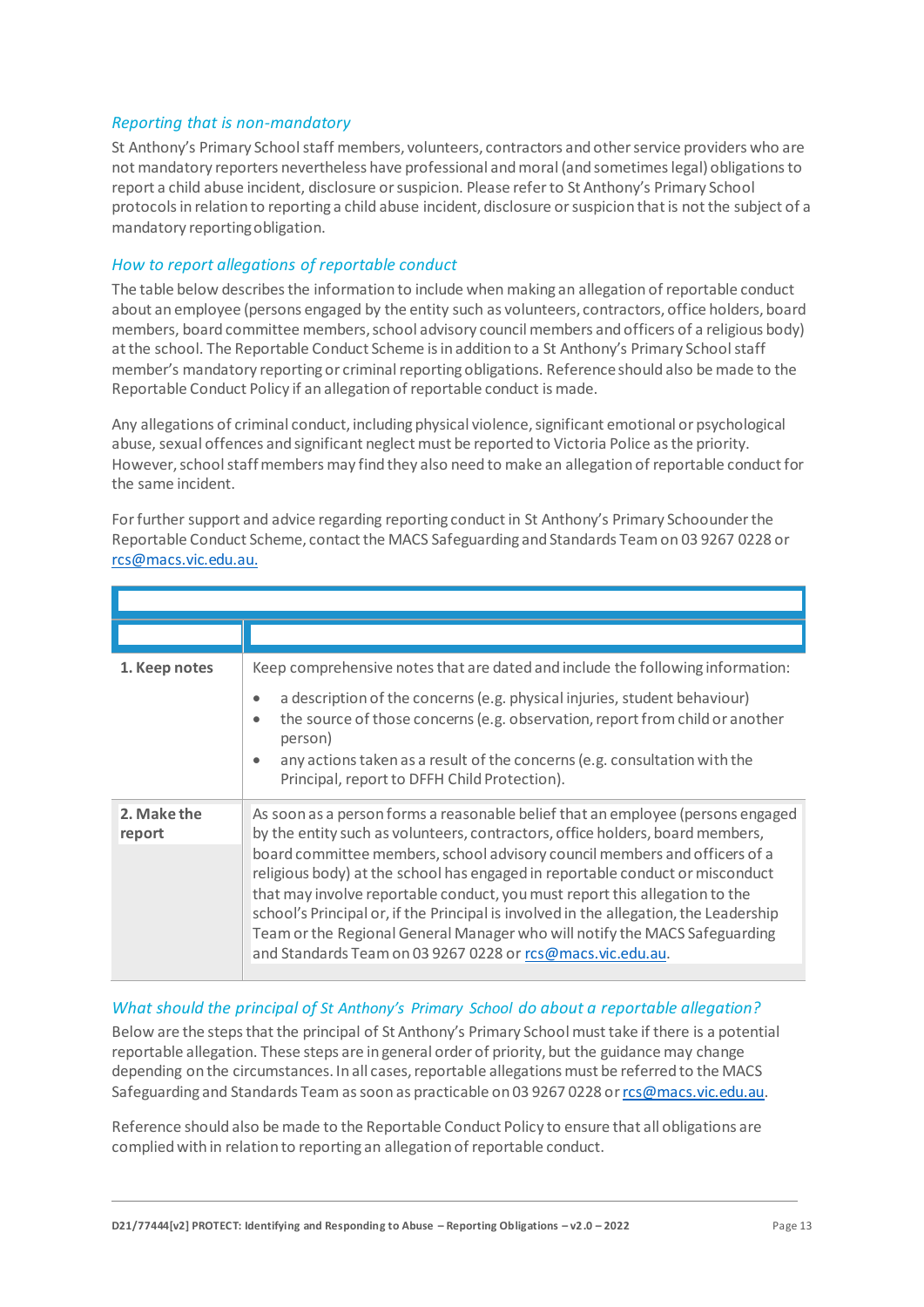1. The first step should always be to ensure the student/child is safe. If you believe a child faces immediate danger or risk of harm, contact Victoria Police on 000.

**What if a staff member or another adult informs** 

**What if a student or another child informs you** 

| 2.<br>$\bullet$ | When speaking with a child or young person,<br>it is important to remember that if they have<br>decided to speak to you, then there is a good<br>chance they trust you.<br>Give the child or young person your full<br>attention.<br>Listen calmly and empathically.<br>Reassure the child or young person that it is | 2. | Thank the individual for bringing the<br>allegation to your attention. Offer them<br>support and assistance as necessary. If they<br>are a staff member, refer them to the<br>Employee Assistance Program (EAP), where<br>available. |
|-----------------|-----------------------------------------------------------------------------------------------------------------------------------------------------------------------------------------------------------------------------------------------------------------------------------------------------------------------|----|--------------------------------------------------------------------------------------------------------------------------------------------------------------------------------------------------------------------------------------|
|                 | right to tell.<br>Accept the child or young person will disclose<br>only what they are comfortable disclosing<br>and recognise the bravery/strength of the<br>child for talking about something that is<br>difficult.                                                                                                 |    |                                                                                                                                                                                                                                      |
| ۰               | Let the child or young person take their time.<br>Let the child or young person use their own<br>words.<br>Don't make promises you cannot keep.                                                                                                                                                                       |    |                                                                                                                                                                                                                                      |
| 3.              | Tell the child or young person what you plan<br>to do next.                                                                                                                                                                                                                                                           | 3. | Explain to the person making the report that<br>the school will manage the concern<br>confidentially and, to protect all parties, they<br>should not discuss the matter.                                                             |
|                 | Teles a propositional de second of the ellections. If consequiete use <b>DDOTECT</b> , Desperation to                                                                                                                                                                                                                 |    |                                                                                                                                                                                                                                      |

- 4. Take a moment to make a record of the allegations. If appropriate, use *[PROTECT: Responding](http://www.education.vic.gov.au/Documents/about/programs/health/protect/PROTECT_Responding_TemplateSchools.pdf) to [Suspected Child Abuse: A Template for all Victorian Schools](http://www.education.vic.gov.au/Documents/about/programs/health/protect/PROTECT_Responding_TemplateSchools.pdf)*. You may also make a note in your diary. If a staff member, parent/guardian/carer or other adult was present, ask them to make a record as well.
- 5. Consider whether you need to refer the matter to Victoria Police or DFFH Child Protection. If necessary, report the matter in accordance with the actions documented in *[PROTECT: Identifying](http://www.education.vic.gov.au/Documents/about/programs/health/protect/ChildSafeStandard5_SchoolsGuide.pdf)  [and Responding to All Forms of Abuse in Victorian Schools](http://www.education.vic.gov.au/Documents/about/programs/health/protect/ChildSafeStandard5_SchoolsGuide.pdf)* and *[Four Critical Actions for Schools:](http://www.education.vic.gov.au/Documents/about/programs/health/protect/FourCriticalActions_ChildAbuse.pdf)  [Responding to Incidents, Disclosures and Suspicions of Child Abuse](http://www.education.vic.gov.au/Documents/about/programs/health/protect/FourCriticalActions_ChildAbuse.pdf)*, using *[PROTECT: Responding to](http://www.education.vic.gov.au/Documents/about/programs/health/protect/PROTECT_Responding_TemplateSchools.pdf)  [Suspected Child Abuse: A Template for all Victorian Schools](http://www.education.vic.gov.au/Documents/about/programs/health/protect/PROTECT_Responding_TemplateSchools.pdf)*.
- 6. If relevant, notify the child's parents/guardians/carersfollowing advice in *[PROTECT: Identifying](http://www.education.vic.gov.au/Documents/about/programs/health/protect/ChildSafeStandard5_SchoolsGuide.pdf)  [and Responding to All Forms of Abuse in Victorian Schools](http://www.education.vic.gov.au/Documents/about/programs/health/protect/ChildSafeStandard5_SchoolsGuide.pdf)* and *[Four Critical Actions for Schools:](http://www.education.vic.gov.au/Documents/about/programs/health/protect/FourCriticalActions_ChildAbuse.pdf)  [Responding to Incidents, Disclosures and Suspicions of Child Abuse](http://www.education.vic.gov.au/Documents/about/programs/health/protect/FourCriticalActions_ChildAbuse.pdf)*.
- 7. As soon as practicable, contact the MACS Safeguarding and Standards Team for advice (including guidance as to whether the alleged conduct is reportable), support and assistance to discuss the circumstances, and notify the MACS Executive Director.
- 8. If the matter does involve a reportable allegation, the Principal, with the assistance of the MACS Safeguarding and Standards Team, will notify the CCYP with authorisation from the MACS Executive Director.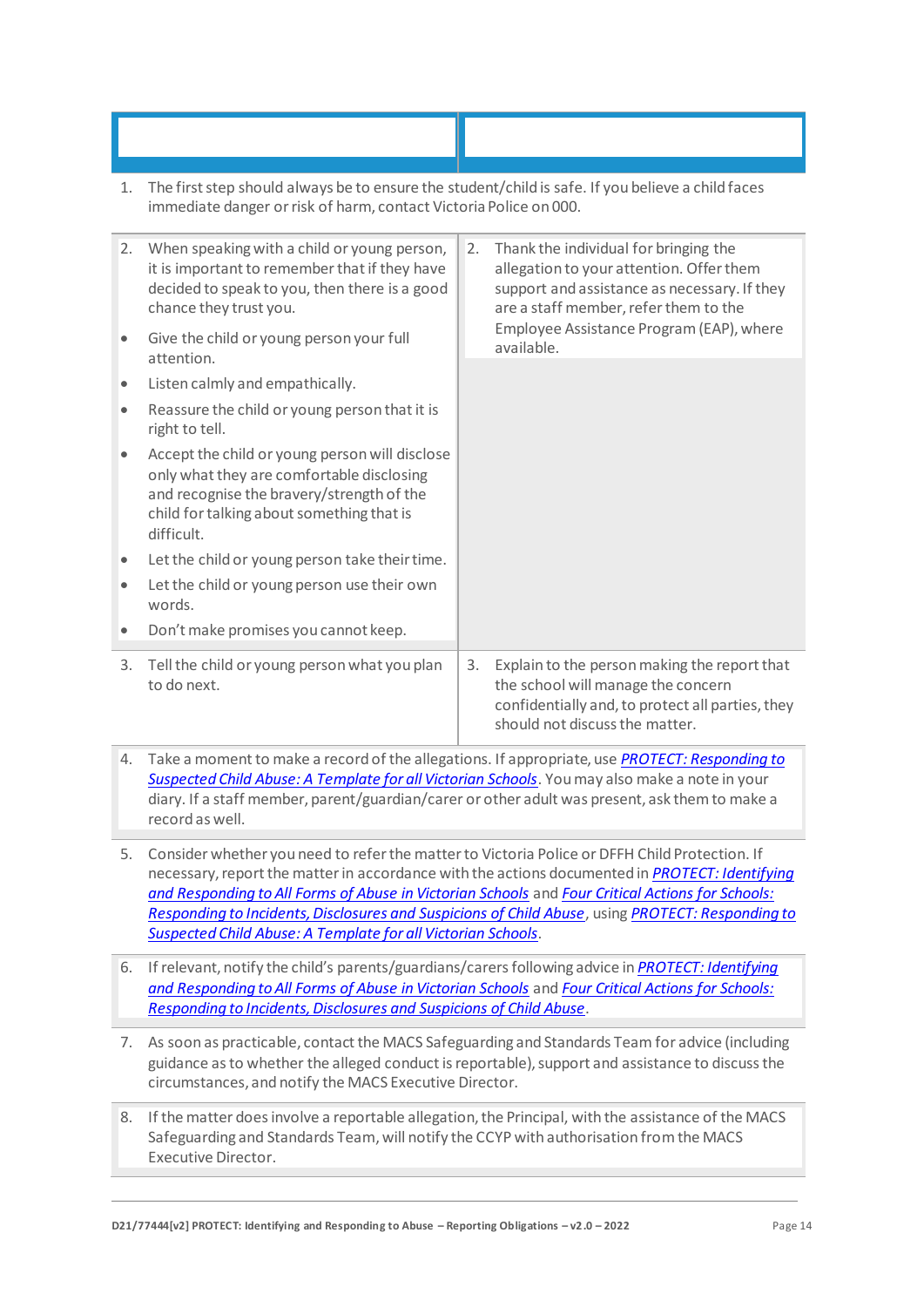9. Conduct a risk assessment (with the assistance of MACS Safeguarding and Standards Team) to determine any measures that should be put in place to manage the person against whom allegations have been made, and to protect the student(s)/child(ren) against whom reportable conduct may have occurred.

**What if a staff member or another adult informs** 

If you think you have a reportable allegation, it is important that you:

**What if a student or another child informs you** 

- do not say or do anything to suggest to the student that you doubt them or make them feel ashamed to have revealed the allegation
- do not start investigating the allegation, including unnecessarily questioning the student or speaking with the person who is the subject of the allegation, without conducting a risk assessment; otherwise you may be putting the student, the staff member, the school or the investigation at risk.

# *Child FIRST/The Orange Door*

If you believe that a child is not subject to abuse, including family violence, but you still hold significant concerns for their wellbeing (e.g. risk-taking behaviour, parenting difficulties, isolation from family or lack of support), **you must still act**. This may include making a referral to or seeking advice from Child FIRST/The Orange Door.

Child FIRST/The Orange Door is a family information, referral and support team run by a registered community service in a local area that can receive confidential referrals about a child of concern. It does not have any statutory powers to protect a child, but can refer matters to relevant services.

You should make a report to Child FIRST/The Orange Door if:

- you have a significant concern for a child's wellbeing
- your concerns are about circumstances that have a low-to-moderate impact on the child
- the child's immediate safety is not compromised
- you and the school have discussed the referral to Child FIRST/The Orange Door with the child's parents/carers, and all parties are supportive of this decision.

Where you believe that the child's parents/carers will not be supportive of the referral, or the child is partaking in any risk-taking activity that is illegal and extreme in nature or poses a high risk to the child or others, you may refer the matter to DHHS Child Protection.

If you are unsure of what action to take in response to your concerns about a child, speak to the Principal or a member of the school's Leadership Team, or contact DFFH Child Protection or Child FIRST/The Orange Door for further advice.

For more information, refer to *[PROTECT: Identifying and Responding to All Forms of Abuse in Victorian](http://www.education.vic.gov.au/Documents/about/programs/health/protect/ChildSafeStandard5_SchoolsGuide.pdf)  [Schools](http://www.education.vic.gov.au/Documents/about/programs/health/protect/ChildSafeStandard5_SchoolsGuide.pdf)*.

# *Making additional reports*

After you have made a report, you may continue to suspect that a child is at risk and in need of protection. Any further observations should continue to be recorded and a report made on each separate occasion where a belief has been formed – on reasonable grounds – that a child is likely to be at risk and in need of protection. Additional reports should use the same format outlined above in this Policy at Critical Action 2: Reporting to Authorities.

If there is any suspicion that this relates to a sexual offence involving a person over 18 and a child under 16, then it must be reported to Victoria Police. For more information, refer to th[e Failure to disclose](#page-5-0) section of this Policy.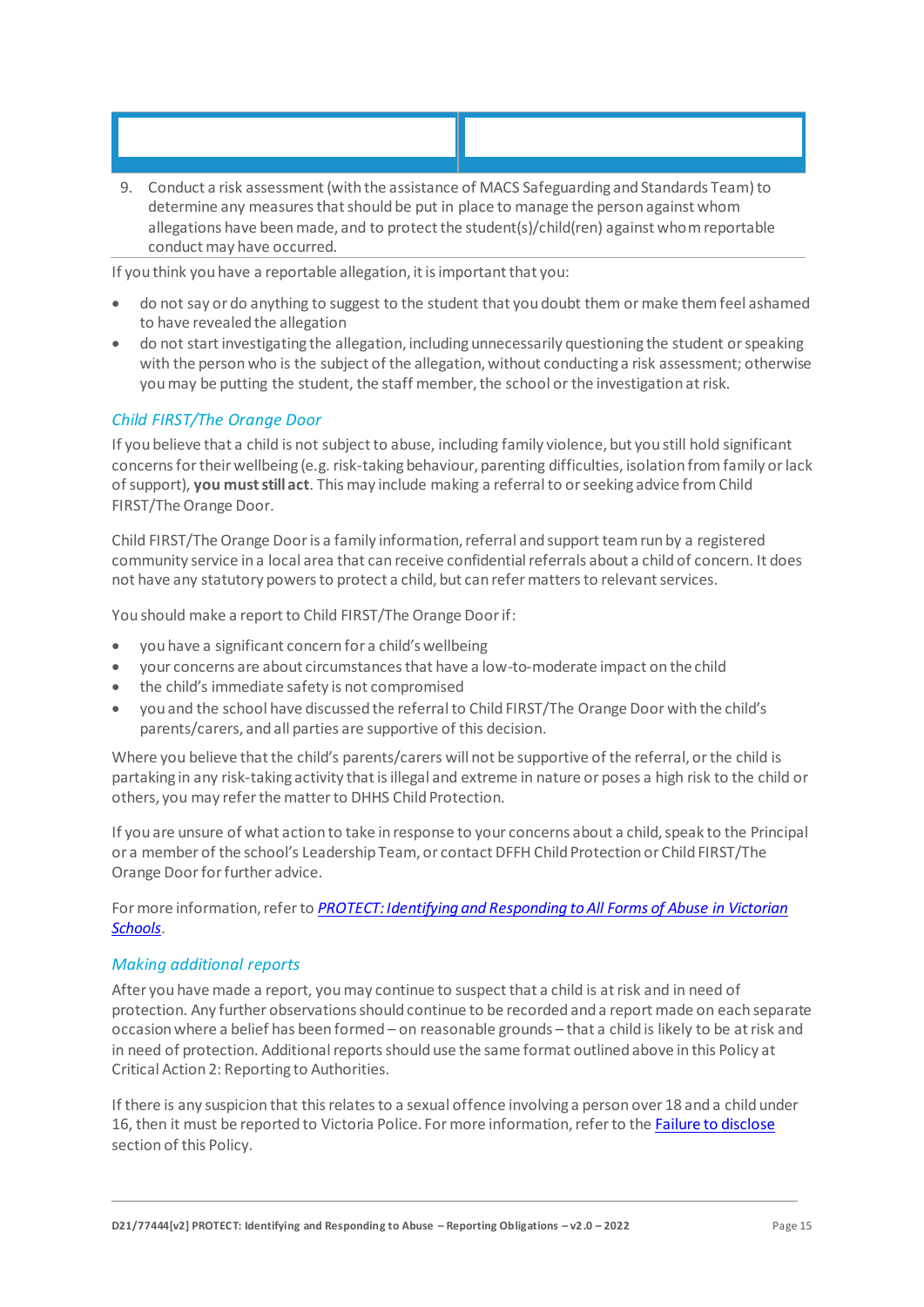Where a St Anthony's Primary School staff member is aware that another school staff member has formed a reasonable belief about the same child on the same occasion, or based on the same indicators of abuse, and has made a report to the appropriate authority, the St Anthony's Primary School staff member need not make a further report.

However, if the St Anthony's Primary School staffmember has formed a reasonable belief of abuse or significant risk of abuse to the child based on different observations, further indicators or additional information, a further report must be made to the appropriate authority detailing this additional information.

# *Critical Action 3: Contacting Parents/Guardians/Carers*

Where it is suspected that a child at St Anthony's Primary School has been or is at risk of being abused, it is critical that parents/carers of the child are notified as soon as practicable after a report is made to the authorities.

St Anthony's Primary School must always seek advice from Victoria Police or DFFH Child Protection to ensure that it is appropriate to contact the parents/carers.

In circumstances of family violence, staff of St Anthony's Primary School should:

- take care not to inadvertently alert the alleged perpetrator by notifying parents/carers as it could increase risk of harm to the child, other family members or school staff
- seek advice from DHHS Child Protection or Child FIRST/The Orange Door before alerting parents/carers about safe strategies for communicating with a parent/carer who is experiencing family violence and on recommending family violence support services.

Advice from **Victoria Police or DFFH Child Protection** will depend on a number of factors, including whether:

- the parents/guardians/carers of the child are alleged to have engaged in the abuse (including in circumstances of suspected family violence)
- a disclosure to the parents/guardians/carers may result in further abuse to the child
- the child is a mature minor (at least 17 years of age and assessed to be sufficiently mature and intelligent to make decisions for themselves) and has requested that their parents/guardians/carers not be notified – the school should insist that another responsible adult is notified in lieu of the parents/carers
- the notification of parents/guardians/carers would adversely affect an investigation of the matter by external authorities.

Where the suspicion of abuse or risk of abuse has not yet warranted a reasonable belief, parents/guardians/carers should also be notified promptly after the school has carefully considered the factors listed above.

In some circumstances, a child may have returned to the care of their parent/guardian/carer before advice has been received from Victoria Police or DFFH Child Protection. In these circumstances, staff members of St Anthony's Primary School should not share any information with the parent/guardian/carer that may place the child or any other person at risk, or where the child is a mature minor.

For detailed guidance on how to have this conversation with a parent, guardian or carer, refer to *[PROTECT: Identifying and Responding to All Forms of Abuse in Victorian Schools.](http://www.education.vic.gov.au/Documents/about/programs/health/protect/ChildSafeStandard5_SchoolsGuide.pdf)*

#### *Critical Action 4: Providing Ongoing Support*

St Anthony's Primary School staff members who witness a child abuse incident, receive a disclosure or develop a suspicion of child abuse (including exposure to family violence) have a critical role to play in supporting students impacted by the child abuse matter to ensure that they feel supported and safe at the school. Schools also play a critical role in building students' resilience and protective factors, which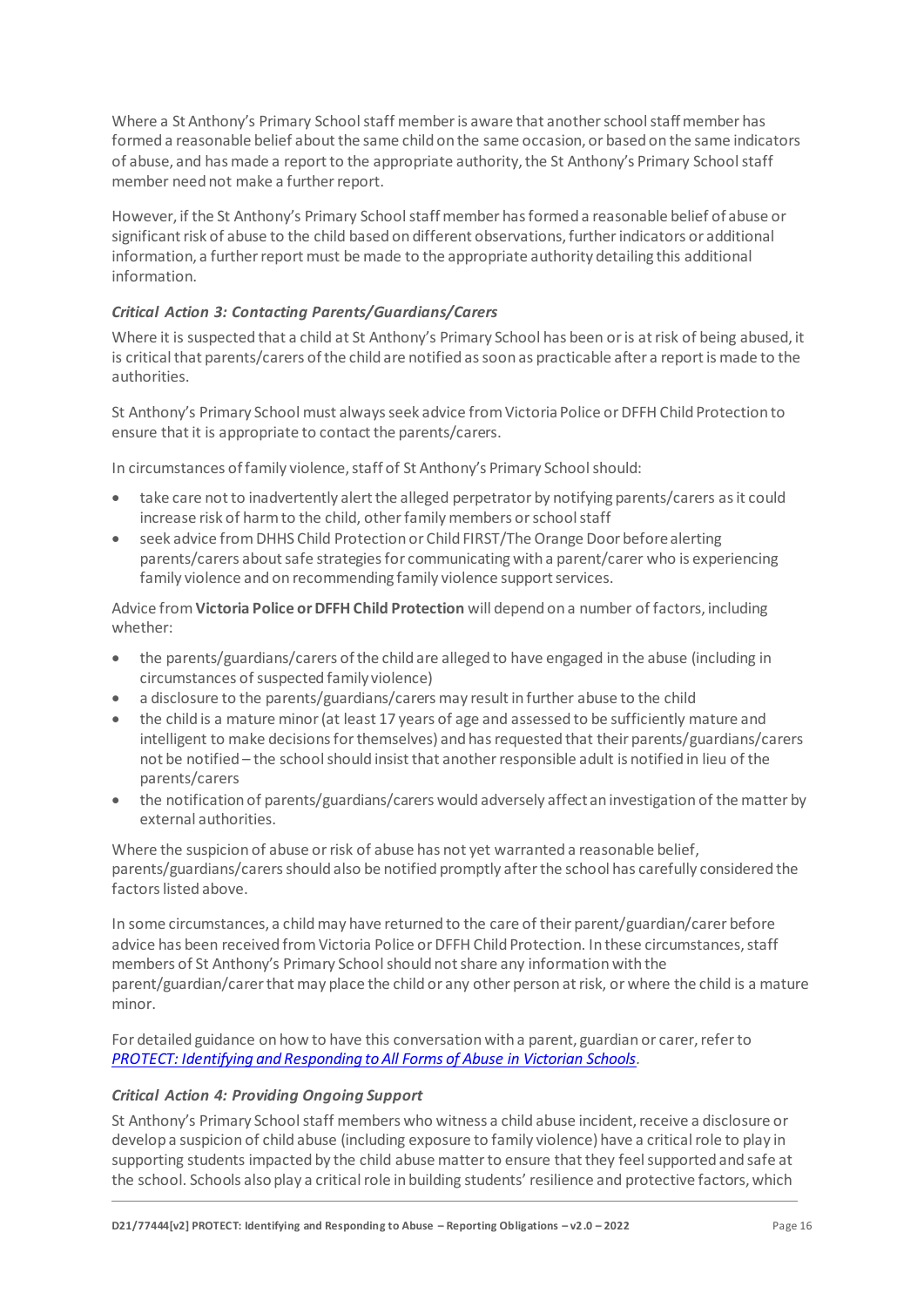can reduce the long-term impacts of child abuse by providing them with the opportunity to be supported and heard by a school staff member they trust.

Support provided to students at St Anthony's Primary School includes:

- regularly communicating with the student or students and their parents/guardians/carers where appropriate
- convening a Student Support Group of school wellbeing staff and teachers to plan, support and monitor affectedstudents
- developing Student Support Plans for students impacted by the incident to ensure appropriate levels of care and support are provided depending on theirinvolvement.

You should contact the MACS Regional General Manager for a description of the range of school-based support services that may be available, including SAFEMinds and referrals to family violence services, Centres Against Sexual Assault (CASA) or headspace.

Where external authorities are investigating a report of abuse or risk of abuse, it is the role of the Principal of St Anthony's Primary School to ensure that students are supported throughout interviews at the school. For more information on this topic, refer to *[School Guidelines: Police and DFFH](https://www.cem.edu.au/About-Us/Policies/Police-and-DHHS-Interview-Protocols.aspx) Interview [Protocols.](https://www.cem.edu.au/About-Us/Policies/Police-and-DHHS-Interview-Protocols.aspx)*

St Anthony's Primary School and our governing body have a duty to provide support to school staff members who have witnessed an incident or disclosure, or who have made a report to external authorities about a reasonable belief of child abuse. It is important that we remember that staff members may have also experienced child abuse (including family violence) or be experiencing family violence and abuse in their own lives. St Anthony's Primary School staff members requiring wellbeing support can contact the school's EAP provider.

Information to support MACS schools in understanding their obligation to employees and to provide suggestions of how to assist employees experiencing family and domestic violence may be found in the Catholic Education Commission of Victoria Ltd's *[Family and Domestic Violence: A Guide to Supporting](https://www.cecv.catholic.edu.au/Media-Files/IR/Policies-Guidelines/Family-Domestic-Violence/Guide-to-family-and-domestic-violence-(1).aspx)  [Staff](https://www.cecv.catholic.edu.au/Media-Files/IR/Policies-Guidelines/Family-Domestic-Violence/Guide-to-family-and-domestic-violence-(1).aspx)[.](http://www.cecv.catholic.edu.au/Media-Files/IR/Policies-Guidelines/Guide-to-family-and-domestic-violence.aspx)*

St Anthony's Primary School should conduct a review of the reporting process four to six weeks after a report has been made to identify if any follow-up support actions are needed. Refer to *[PROTECT:](http://www.education.vic.gov.au/Documents/about/programs/health/protect/PROTECT_Responding_TemplateSchools.pdf)  [Responding to Suspected Child Abuse: A Template for all Victorian Schools](http://www.education.vic.gov.au/Documents/about/programs/health/protect/PROTECT_Responding_TemplateSchools.pdf)* for more information.

#### **Potential consequences of making a report**

This table describes the potential consequences of making a report.

| Confidentiality | The identity of a reporter must remain confidential unless:                                                                                                                                                                                           |
|-----------------|-------------------------------------------------------------------------------------------------------------------------------------------------------------------------------------------------------------------------------------------------------|
|                 | the reporter chooses to inform the child, young person or parent of the<br>$\bullet$<br>report                                                                                                                                                        |
|                 | the reporter consents in writing to their identity being disclosed<br>$\bullet$<br>a court or tribunal decides that it is necessary for the identity of the reporter<br>$\bullet$<br>to be disclosed, to ensure the safety and wellbeing of the child |
|                 | a court or tribunal decides that, in the interests of justice, the reporter is<br>٠<br>required to provide evidence.                                                                                                                                  |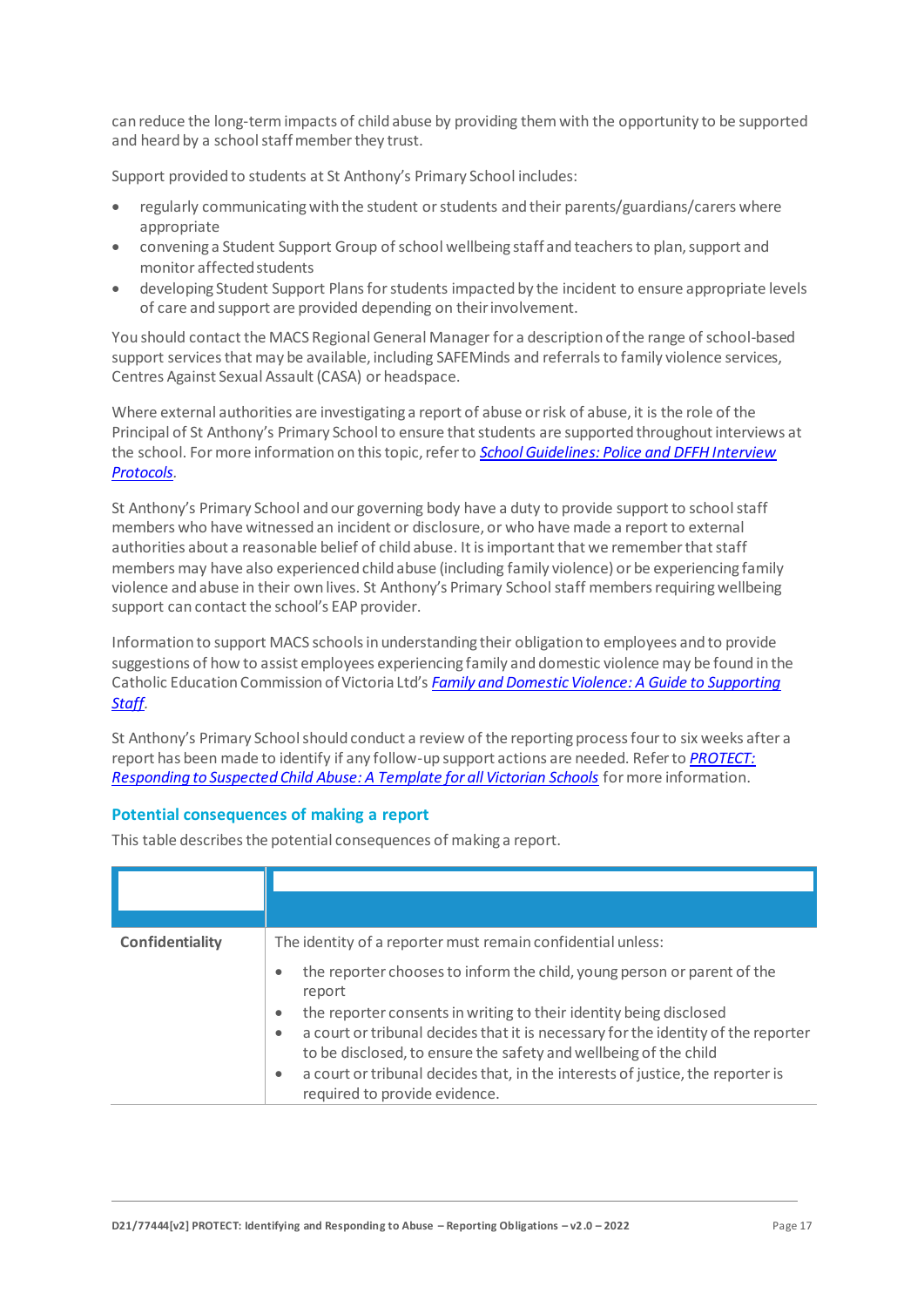| Professional<br>protection                      | If a report is made in good faith:                                                                                                                                                                                                                                                                                                                                                                                                                                                                                                                                                                                                                                                                                                                                                                                                                                                                                                                                                                                                                                                                                    |
|-------------------------------------------------|-----------------------------------------------------------------------------------------------------------------------------------------------------------------------------------------------------------------------------------------------------------------------------------------------------------------------------------------------------------------------------------------------------------------------------------------------------------------------------------------------------------------------------------------------------------------------------------------------------------------------------------------------------------------------------------------------------------------------------------------------------------------------------------------------------------------------------------------------------------------------------------------------------------------------------------------------------------------------------------------------------------------------------------------------------------------------------------------------------------------------|
|                                                 | it does not constitute unprofessional conduct or a breach of professional<br>ethics on the part of the reporter<br>the reporter cannot be held legally liable in respect of the report.                                                                                                                                                                                                                                                                                                                                                                                                                                                                                                                                                                                                                                                                                                                                                                                                                                                                                                                               |
| <b>Interviews</b>                               | DFFH Child Protection and/or Victoria Police may conduct interviews of children<br>and young people at the school without their parent/guardian/carer's<br>knowledge or consent.                                                                                                                                                                                                                                                                                                                                                                                                                                                                                                                                                                                                                                                                                                                                                                                                                                                                                                                                      |
|                                                 | Interviewing children and young people at St Anthony's Primary School<br>$\bullet$<br>should only occur in exceptional circumstances and if it is in the best<br>interests of the child to proceed in this manner.<br>DFFH Child Protection and/or Victoria Police will notify the principal or a<br>$\bullet$<br>member of the Leadership Team of their intention to interview the child or<br>young person on the school premises.<br>When DFFH Child Protection workers/police officers come to St Anthony's<br>$\bullet$<br>Primary School premises, the Principal or a member of the Leadership Team<br>should request to see identification before permitting them to have access<br>to the child or young person.<br>When a child or young person is being interviewed by DFFH Child Protection<br>$\bullet$<br>and/or Victoria Police, St Anthony's Primary School staff must arrange to<br>have a supportive adult present with the child or young person.<br>For more information on these requests and school responsibilities, see MACS<br><b>School Guidelines: Police and DFFH Interview Protocols.</b> |
| <b>Support for the child</b><br>or young person | The roles and responsibilities of the principal or other school staff in supporting<br>children who are involved with DFFH Child Protection may include the following:                                                                                                                                                                                                                                                                                                                                                                                                                                                                                                                                                                                                                                                                                                                                                                                                                                                                                                                                                |
|                                                 | acting as a support person for the child or young person<br>attending DFFH Child Protection case-planning meetings<br>$\bullet$                                                                                                                                                                                                                                                                                                                                                                                                                                                                                                                                                                                                                                                                                                                                                                                                                                                                                                                                                                                       |
|                                                 | observing and monitoring the child's behaviour<br>liaising with professionals                                                                                                                                                                                                                                                                                                                                                                                                                                                                                                                                                                                                                                                                                                                                                                                                                                                                                                                                                                                                                                         |
| <b>Requests for</b><br>information              | DFFH Child Protection and/or Child FIRST/The Orange Door and/or Victoria<br>Police may request information about the child or family for the purpose of<br>investigating a report and assessing the risk to the child or young person.<br>In certain circumstances, DHHS Child Protection can also direct St Anthony's<br>Primary School staff to provide information or documents about the protection<br>or development of the child. Such directions should be in writing and only be<br>made by authorised persons within DFFH Child Protection. Refer to PROTECT:<br><b>Identifying and Responding to All Forms of Abuse in Victorian Schools.</b>                                                                                                                                                                                                                                                                                                                                                                                                                                                               |
| <b>Witness summons</b>                          | If DFFH Child Protection makes a protection application in the Children's Court of<br>Victoria, any party to the application may issue a witness summons to produce<br>documents and/or to give evidence in the proceedings. See MACS School<br><b>Guidelines: Police and DFFH Interview Protocols.</b>                                                                                                                                                                                                                                                                                                                                                                                                                                                                                                                                                                                                                                                                                                                                                                                                               |